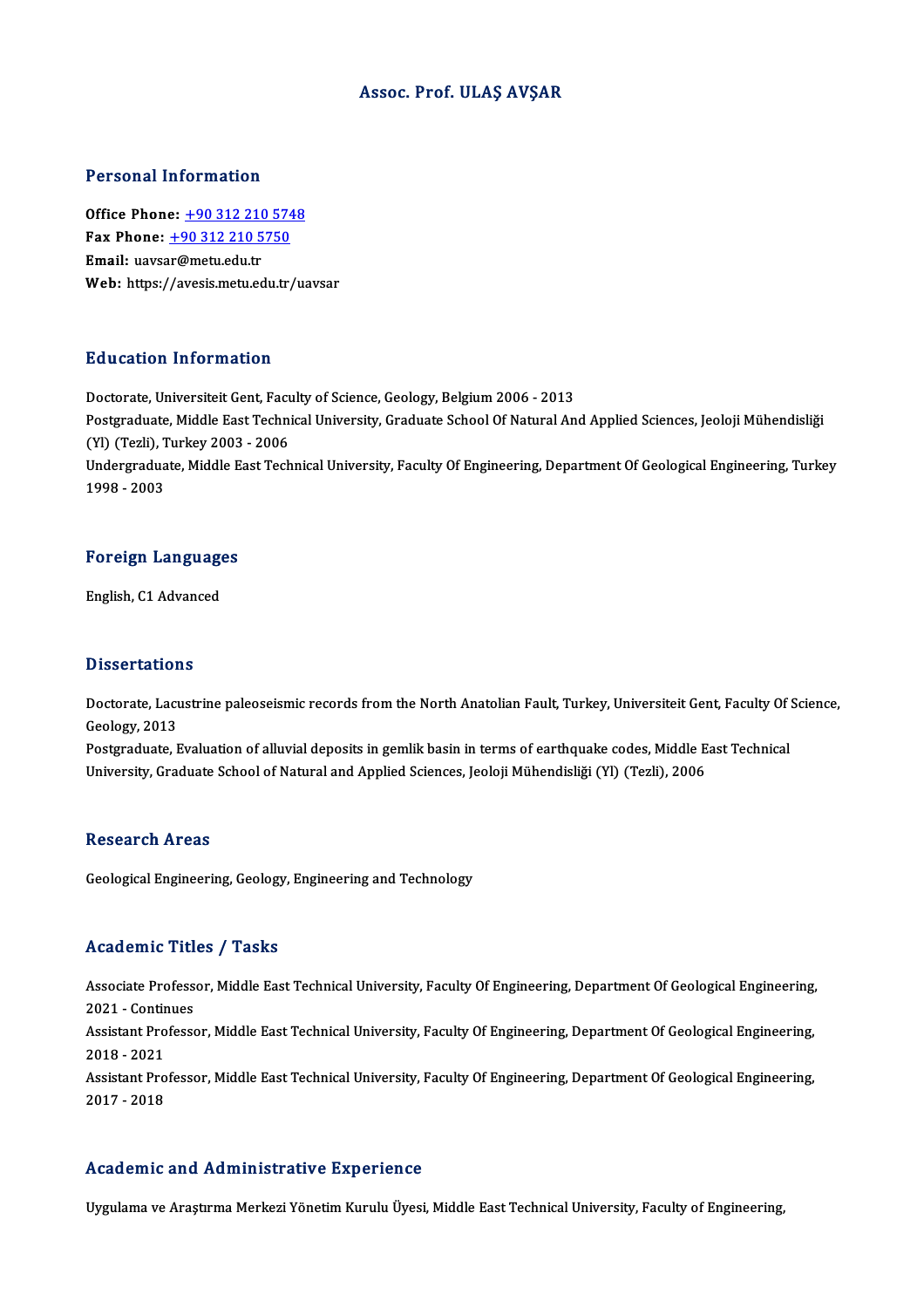## Courses

Courses<br>FIELD GEOLOGY, Undergraduate, 2017 - 2018, 2018 - 2019, 2019 - 2020, 2020 - 2021, 2021 - 2022<br>RRINCIRLES OF STRUCTURAL CEOLOCY, Undergraduate, 2019, 2020, 2020, 2021, 2021, 2022 9941999<br>PIELD GEOLOGY, Undergraduate, 2017 - 2018, 2018 - 2019, 2019 - 2020, 2020 - 2021, 2021 - 20<br>PRINCIPLES OF STRUCTURAL GEOLOGY, Undergraduate, 2019 - 2020, 2020 - 2021, 2021 - 2022<br>FIELD CEOLOGICAL MARRING Undergradu FIELD GEOLOGY, Undergraduate, 2017 - 2018, 2018 - 2019, 2019 - 2020, 2020 - 2021, 2021 - 2022<br>PRINCIPLES OF STRUCTURAL GEOLOGY, Undergraduate, 2019 - 2020, 2020 - 2021, 2021 - 2022<br>FIELD GEOLOGICAL MAPPING, Undergraduate, PRINCIPLES OF STRUCTURAL GEOLOGY, I<br>FIELD GEOLOGICAL MAPPING, Undergrad<br>MAPWORK, Undergraduate, 2021 - 2022<br>CENERAL CEOLOGY, Undergraduate, 201 FIELD GEOLOGICAL MAPPING, Undergraduate, 2017 - 2018, 2018 - 2019, 2019 - 2020, 2020 - 2021, 20:<br>MAPWORK, Undergraduate, 2021 - 2022<br>GENERAL GEOLOGY, Undergraduate, 2017 - 2018, 2018 - 2019, 2019 - 2020, 2020 - 2021, 2021 MAPWORK, Undergraduate, 2021 - 2022<br>GENERAL GEOLOGY, Undergraduate, 2017 - 2018, 2018 - 2019, 2019 - 2020, 2020 - 2021, 2021 - 2022<br>PHYSICAL GEOLOGY, Undergraduate, 2021 - 2022 GEOLOGYFORCIVIL ENGINEERING,Undergraduate,2018 -2019,2019 -2020,2020 -2021

## Advising Theses

Advising Theses<br>Avşar U., Seismoturbidite-based Paleoseismology of İzmir Gulf Area, Postgraduate, A.Doğan(Student), Continues<br>Avgar U. Geograbaselegisel Trasse of Climatie Changes in Amus Valley during Helesene, Destenta, rta v forng "Trobees"<br>Avşar U., Seismoturbidite-based Paleoseismology of İzmir Gulf Area, Postgraduate, A.Doğan(Student), Continues<br>Avşar U., Geoarchaeological Traces of Climatic Changes in Amuq Valley during Holocene, Doc Avşar U., S<br>Avşar U., G<br>Continues<br>Avsar U. B Avşar U., Geoarchaeological Traces of Climatic Changes in Amuq Valley during Holocene, Doctorate, Z.BEKTAŞ(Stud<br>Continues<br>Avşar U., Paleoclimate Reconstruction from Varved Sediments in Köyceğiz Lake, Southwest Anatolia, Po

Continues<br>Avşar U., Paleoclimate Reconstruction from Varved Sediments in Köyceğiz Lake, Southwest Anatolia, Postgraduate,<br>Ö.KARADAŞ(Student), Continues Avşar U., Paleoclimate Reconstruction from Varved Sediments in Köyceğiz Lake, Southwest Anatolia, Postgraduate,<br>Ö.KARADAŞ(Student), Continues<br>Akar M., Avşar U., Aççana ve Toprakhisar Höyükleri (Hatay) Kerpiçlerinin Jeokimy

Ö.KARADAŞ(Student), Continues<br>Akar M., Avşar U., Aççana ve Toprakhisar Höyükleri (Hatay) Kerpiçlerinin Jeokimyasal Analizleri Kapsamını<br>Yıldan 1. Bin Yıla İklimsel ve Tercihsel Değişimlerin Olası İzleri, Postgraduate, O.Ha Akar M., Avşar U., Aççana ve Toprakhisar Höyükleri (Hatay) Kerpiçlerinin Jeokimyasal Analizleri Kapsamında<br>Yıldan 1. Bin Yıla İklimsel ve Tercihsel Değişimlerin Olası İzleri, Postgraduate, O.Hasan(Student), Continues<br>Avşar

Yıldan 1. Bin Yıla İklimsel ve Tercihsel Değişimlerin Olası İzleri, Postgraduate, O.Hasan(Student), Continues<br>Avşar U., Paleotsunami Investigation in Sediments of Demre Lagoon (Eastern Mediterranean), Postgraduate,<br>S.Şen(S

Toksoy Köksal F., Avşar U., STATISTICAL INTERPRETATION OF THE RELATION BETWEEN ICP-OES/MS GEOCHEMICAL S.Şen(Student), 2022<br>Toksoy Köksal F., Avşar U., STATISTICAL INTERPRETATION OF THE RELATION BETWEEN ICP-OES/MS GEOCHEMICAI<br>AND MINERALOGICAL DATA OBTAINED FROM LAKE AND FLOODPLAIN SEDIMENTS (AMUQ VALLEY / SE TURKEY),<br>Rests Toksoy Köksal F., Avşar U., STATISTICAL I<br>AND MINERALOGICAL DATA OBTAINED I<br>Postgraduate, D.Aykasım(Student), 2022<br>Avsar II. Lata Holosane Scisme Turbidite AND MINERALOGICAL DATA OBTAINED FROM LAKE AND FLOODPLAIN SEDIMENTS (AMUQ VALLEY /<br>Postgraduate, D.Aykasım(Student), 2022<br>Avşar U., Late Holocene Seismo-Turbidite Investigation in the Sediments of Gulf of Aqaba, Postgraduat

Postgraduate, D.Aykasım(Student), 2022<br>Avşar U., Late Holocene Seismo-Turbidite Investigation in the Sediments of Gulf of Aqaba, Postgraduate,<br>Z.Bektaş(Student), 2021

Avşar U., Late Holocene Seismo-Turbidite Investigation in the Sediments of Gulf of Aqaba, Postgraduate,<br>Z.Bektaş(Student), 2021<br>Avşar U., Geochemical Traces of Historical Eastern Mediterranean Tsunamis in the Sediments of Z.Bektaş(Student), 2021<br>Avşar U., Geochemical Traces of Historical Eastern<br>Turkey, Postgraduate, M.TOYGAR(Student), 2020<br>Kaymaka: N., Avsar II., Astive Testonics and Kinem Avşar U., Geochemical Traces of Historical Eastern Mediterranean Tsunamis in the Sediments of Ölüdeniz Lagoon, SV<br>Turkey, Postgraduate, M.TOYGAR(Student), 2020<br>Kaymakcı N., Avşar U., Active Tectonics and Kinematics of Feth

Kaymakcı N., Avşar U., Active Tectonics and Kinematics of Fethiye-Göcek Bay, Postgraduate, L.Tosun(Student), 2018<br>Articles Published in Journals That Entered SCI, SSCI and AHCI Indexes

rticles Published in Journals That Entered SCI, SSCI and AHCI Indexes<br>I. Active Faults' Geometry in the Gulf of Aqaba, Southern Dead Sea Fault, Illuminated by Multibeam<br>Rathymatris Data Active Faults' Geo<br>Bathymetric Data<br>Bibot M. Klinger V. Active Faults' Geometry in the Gulf of Aqaba, Southern Dead Sea Fault, <br>Bathymetric Data<br>Ribot M., Klinger Y., Jónsson S., AVŞAR U., Pons-Branchu E., Matrau R., Mallon F. L.<br>Testaniss vol.40, no.4, 2021 (Journal Indoved in

Bathymetric Data<br>Ribot M., Klinger Y., Jónsson S., AVŞAR U., Pons-Branch<br>Tectonics, vol.40, no.4, 2021 (Journal Indexed in SCI)<br>Active tectonies and kinematies of Fethive Göse

Ribot M., Klinger Y., Jónsson S., AVŞAR U., Pons-Branchu E., Matrau R., Mallon F. L.<br>Tectonics, vol.40, no.4, 2021 (Journal Indexed in SCI)<br>II. Active tectonics and kinematics of Fethiye-Göcek Bay, SW Turkey: Insight about Tectonics, vol.40, no.4, 20<br>Active tectonics and ki<br>Pliny-Strabo Trenches<br>TOSUN LAVSAR ULAVS Active tectonics and kinematics of Fethiye-Göcek B<br>Pliny-Strabo Trenches<br>TOSUN L., AVŞAR U., Avşar Ö., Dondurur D., KAYMAKCI N.<br>Journal of Strugtural Coology vol 145, 2021 (Journal Indo Pli<mark>ny-Strabo Trenches</mark><br>TOSUN L., AVŞAR U., Avşar Ö., Dondurur D., KAYMAKCI N.<br>Journal of Structural Geology, vol.145, 2021 (Journal Indexed in SCI)<br>Fyrslustion of esologisel shanges in lake bager (Flagig, Tunker

TOSUN L., AVŞAR U., Avşar Ö., Dondurur D., KAYMAKCI N.<br>Journal of Structural Geology, vol.145, 2021 (Journal Indexed in SCI)<br>III. Evaluation of ecological changes in lake hazar (Elazig, Turkey) using diatom-based paleo Journal of St<br><mark>Evaluation</mark><br>techniques<br>Marasliazhu Evaluation of ecological changes in lake hazar (E<br>techniques<br>Maraslioglu F., Soylu E.N. , AVŞAR U., Hubert-Ferrari A.<br>Fresenius Environmental Bullatin val 20.ne 12.np 1111 techniques<br>Maraslioglu F., Soylu E. N. , AVŞAR U., Hubert-Ferrari A.<br>Fresenius Environmental Bulletin, vol.29, no.12, pp.11129-11135, 2020 (Journal Indexed in SCI)

Maraslioglu F., Soylu E. N. , AVŞAR U., Hubert-Ferrari A.<br>Fresenius Environmental Bulletin, vol.29, no.12, pp.11129-11135, 2020 (Journal Indexed in SCI)<br>IV. A 3800 yr paleoseismic record (Lake Hazar sediments, eastern Fresenius Environmental Bulletii<br>A 3800 yr paleoseismic recoi<br>Anatolian Fault seismic cycle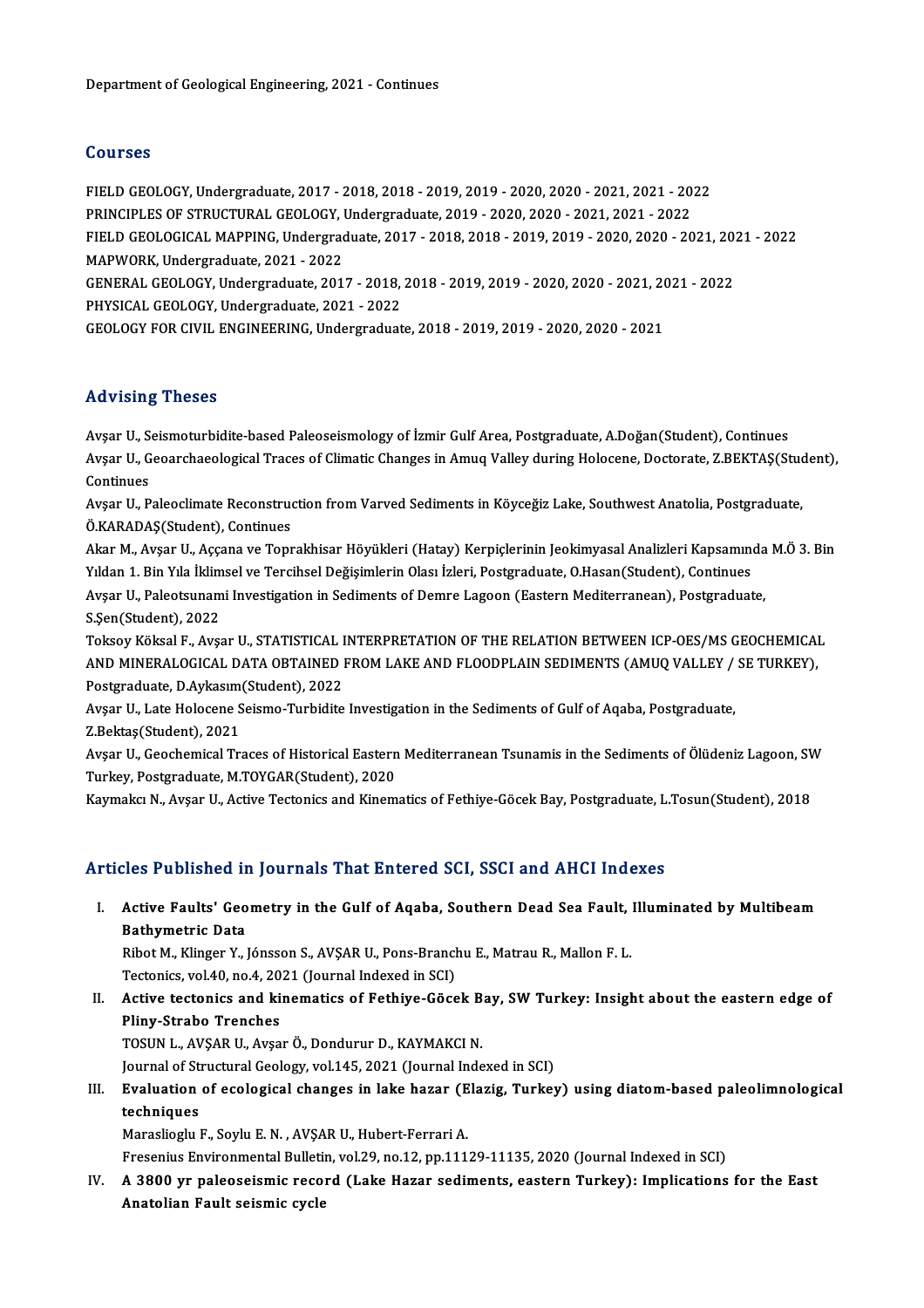Hubert-Ferrari A., Lamair L., Hage S., Schmidt S., Cagatay M. N., AVŞAR U. Hubert-Ferrari A., Lamair L., Hage S., Schmidt S., Cagatay M. N. , AVŞAR U.<br>EARTH AND PLANETARY SCIENCE LETTERS, vol.538, 2020 (Journal Indexed in SCI)<br>Evaluating the thermal stratification of Kovsegiz Lake (SW Turkey) usi

V. Evaluating the thermal stratification of Koycegiz Lake (SWTurkey) using in-situ and remote sensing EARTH AND PL<br>Evaluating the<br>observations<br>Eurthhe T. Eur

Kurtulus T., Kurtulus B., Avsar O., AVŞAR U.

JOURNAL OF AFRICAN EARTH SCIENCES, vol.158, 2019 (Journal Indexed in SCI)

# Kurtulus T., Kurtulus B., Avsar O., AVŞAR U.<br>JOURNAL OF AFRICAN EARTH SCIENCES, vol.158, 2019 (Journal Indexed in SCI)<br>VI. Sedimentary geochemical evidence of historical tsunamis in the Eastern Mediterranean from JOURNAL OF AFRICAN EARTH SC<br>Sedimentary geochemical evi<br>oludeniz Lagoon, SW Turkey<br>Avsar II S<mark>edimer</mark><br>oludeni<br>Avsar U.<br>IOUPNAI

oludeniz Lagoon, SW Turkey<br>Avsar U.<br>JOURNAL OF PALEOLIMNOLOGY, vol.61, pp.373-385, 2019 (Journal Indexed in SCI)

# Avsar U.<br>JOURNAL OF PALEOLIMNOLOGY, vol.61, pp.373-385, 2019 (Journal Indexed in SCI)<br>VII. Spatial distribution of some elements and elemental contamination in the sediments of Koycegiz<br>Leke (SW Turkey) JOURNAL OF PALEOL<br>Spatial distributior<br>Lake (SW Turkey)<br>Culsen Pethmund H Spatial distribution of some elements and elemental con<br>Lake (SW Turkey)<br>Gulsen-Rothmund H. I. , Avsar O., Avşar U., Kurtulus B., Tunca E.<br>ENWRONMENTAL EARTH SCIENCES vol 77–2019 (Journal Inde Lake (SW Turkey)<br>Gulsen-Rothmund H. I. , Avsar O., Avşar U., Kurtulus B., Tunca E.<br>ENVIRONMENTAL EARTH SCIENCES, vol.77, 2018 (Journal Indexed in SCI)<br>Flow dynamics at the enigin of thin slavey sand lasustring turbidit

Gulsen-Rothmund H. I. , Avsar O., Avsar U., Kurtulus B., Tunca E.<br>ENVIRONMENTAL EARTH SCIENCES, vol.77, 2018 (Journal Indexed in SCI)<br>VIII. Flow dynamics at the origin of thin clayey sand lacustrine turbidites: Examples fr ENVIROI<br>Flow dy<br>Turkey<br>Hage S Flow dynamics at the origin of thin clayey sand lacustrine turbidites: Examples from Lake Haza<br>Turkey<br>Hage S., Hubert-Ferrari A., Lamaır L., Avsar U., El Ouahabı M., Van Daele M., Boulvaın F., Bahrı M. A. , Seret A.,<br>Plane

**Turkey<br>Hage S., Hube<br>Plenevaux A.<br>SEDIMENTOL** Hage S., Hubert-Ferrari A., Lamaır L., Avsar U., El Ouahabı M., Van Daele<br>Plenevaux A.<br>SEDIMENTOLOGY, vol.64, pp.1929-1956, 2017 (Journal Indexed in SCI)<br>Subaqueous bet ensings in Kovsegiz Lake, Dalyan Channel and

Plenevaux A.<br>SEDIMENTOLOGY, vol.64, pp.1929-1956, 2017 (Journal Indexed in SCI)<br>IX. Subaqueous hot springs in Koycegiz Lake, Dalyan Channel and Fethiye-Gocek Bay (SW Turkey):<br>I ocations, shomistyy and origins SEDIMENTOLOGY, vol.64, pp.1929-19<br>Subaqueous hot springs in Koyce<br>Locations, chemistry and origins<br>Aycar O. Aycar II, Arclan S. Kurtulus Subaqueous hot springs in Koycegiz Lake, Dalyan Channel<br>Locations, chemistry and origins<br>Avsar O., Avsar U., Arslan S., Kurtulus B., Niedermann S., Gulec N.T.<br>JOUPMAL OF VOLGANOLOCY AND CEOTHEPMAL PESEARCH .vol 3 Locations, chemistry and origins<br>Avsar O., Avsar U., Arslan S., Kurtulus B., Niedermann S., Gulec N. T.<br>JOURNAL OF VOLCANOLOGY AND GEOTHERMAL RESEARCH, vol.345, pp.81-97, 2017 (Journal Indexed in SCI)<br>Farthauake imprints o

Avsar O., Avsar U., Arslan S., Kurtulus B., Niedermann S., Gulec N. T.<br>JOURNAL OF VOLCANOLOGY AND GEOTHERMAL RESEARCH, vol.345, pp.81-97, 2017 (Journal Indexed in SCI)<br>X. Earthquake imprints on a lacustrine deltaic system: JOURNAL<br>Earthqua<br>(Turkey)<br><sup>Hubort Eo:</sup> X. Earthquake imprints on a lacustrine deltaic system: The Kurk Delta along the East Anatolian Fault<br>(Turkey)<br>Hubert-Ferrari A., El-Ouahabi M., Garcia-Moreno D., Avsar U., Altinok S., Schmidt S., Fagel N., Cagatay M. N.<br>SE

Hubert-Ferrari A., El-Ouahabi M., Garcia-Moreno D., Avsar U., Altinok S., Schmidt S., Fagel N., Cagatay M. N.

XI. Earthquake-induced soft-sediment deformations and seismically amplified erosion rates recorded in SEDIMENTOLOGY, vol.64, pp.1322-1353, 2017 (Journal<br>Earthquake-induced soft-sediment deformations<br>varved sediments of Koycegiz Lake (SW Turkey)<br>Avear U. Jonsson S. Avear O. Schmidt S. Earthquake-induced soft-sediment<br>varved sediments of Koycegiz Lake<br>Avsar U., Jonsson S., Avsar O., Schmidt S.<br>JOUPMAL OE CEOPHYSICAL PESEARCH

Avsar U., Jonsson S., Avsar O., Schmidt S.<br>JOURNAL OF GEOPHYSICAL RESEARCH-SOLID EARTH, vol.121, pp.4767-4779, 2016 (Journal Indexed in SCI)

Avsar U., Jonsson S., Avsar O., Schmidt S.<br>JOURNAL OF GEOPHYSICAL RESEARCH-SOLID EARTH, vol.121, pp.4767-4779, 2016 (Journal Indexed in SCI)<br>XII. Sedimentary records of past earthquakes in Boraboy Lake during the last ca 6 Anatolian Fault, Turkey)<br>Avsar U., Hubert-Ferrari A., De Batist M., Schmidt S., Fagel N. Sedimentary records of past earthquakes in Boraboy<br>Anatolian Fault, Turkey)<br>Avsar U., Hubert-Ferrari A., De Batıst M., Schmidt S., Fagel N.<br>PALAEOGEOGRAPHY PALAEOGLIMATOLOGY PALAEOEGOLO Anatolian Fault, Turkey)<br>Avsar U., Hubert-Ferrari A., De Batıst M., Schmidt S., Fagel N.<br>PALAEOGEOGRAPHY PALAEOCLIMATOLOGY PALAEOECOLOGY, vol.433, pp.1-9, 2015 (Journal Indexed in SCI)<br>Seismiselly, trissered ersenis rish l

# XIII. Seismically-triggered organic-rich layers in recent sediments from Gollukoy Lake (North Anatolian Fault, Turkey) PALAEOGEOGRA<br>Seismically-trig<br>Fault, Turkey)<br>Avser U. Hubert

Avsar U., Hubert-Ferrari A., De Batist M., Lepoint G., Schmidt S., Fagel N.

QUATERNARY SCIENCE REVIEWS, vol.103, pp.67-80, 2014 (Journal Indexed in SCI)

# Avsar U., Hubert-Ferrari A., De Batist M., Lepoint G., Schmidt S., Fagel N.<br>QUATERNARY SCIENCE REVIEWS, vol.103, pp.67-80, 2014 (Journal Indexed in SCI)<br>XIV. A 3400 year lacustrine paleoseismic record from the North An bimodal recurrence behavior<br>Avsar U., Hubert-Ferrari A., De Batist M., Fagel N. A 3400 year lacustrine paleoseismic record<br>bimodal recurrence behavior<br>Avsar U., Hubert-Ferrari A., De Batıst M., Fagel N.<br>CEOPHYSICAL RESEARCH LETTERS vol 41 nn 27

GEOPHYSICAL RESEARCH LETTERS, vol.41, pp.377-384, 2014 (Journal Indexed in SCI)

XV. A 3000-year record of surface-rupturing earthquakes at Gunalan: variable fault-rupture lengths GEOPHYSICAL RESEARCH LETTERS, vol.41, pp.377-384, 2014 (Journal Indexed in SCI)<br>A 3000-year record of surface-rupturing earthquakes at Gunalan: variable fault-rupture lei<br>along the 1939 Erzincan earthquake-rupture segment A 3000-year record of surface-rupturing earthquakes at Gunalan: variable fault-rupture length:<br>along the 1939 Erzincan earthquake-rupture segment of the North Anatolian Fault, Turkey<br>Fraser J. G. , Hubert-Ferrari A., Verbe along the 1<br>Fraser J. G.,<br>Vanneste K.<br>ANNAI S.OE Fraser J. G. , Hubert-Ferrari A., Verbeeck K., Garcia-Moreno D., Avsar U., Mari<br>Vanneste K.<br>ANNALS OF GEOPHYSICS, vol.55, pp.895-927, 2012 (Journal Indexed in SCI)<br>Peleoseismis reserd obtained by sering a seg nend along th

ANNALS OF GEOPHYSICS, vol.55, pp.895-927, 2012 (Journal Indexed in SCI)

Vanneste K.<br>ANNALS OF GEOPHYSICS, vol.55, pp.895-927, 2012 (Journal Indexed in SCI)<br>XVI. Paleoseismic record obtained by coring a sag-pond along the North Anatolian Fault (Turkey)<br>Hubert-Ferrari A., Avsar U., El Ouahabı M. ANNALS OF GEOPHYSICS, vol.55, pp.929-953, 2012 (Journal Indexed in SCI)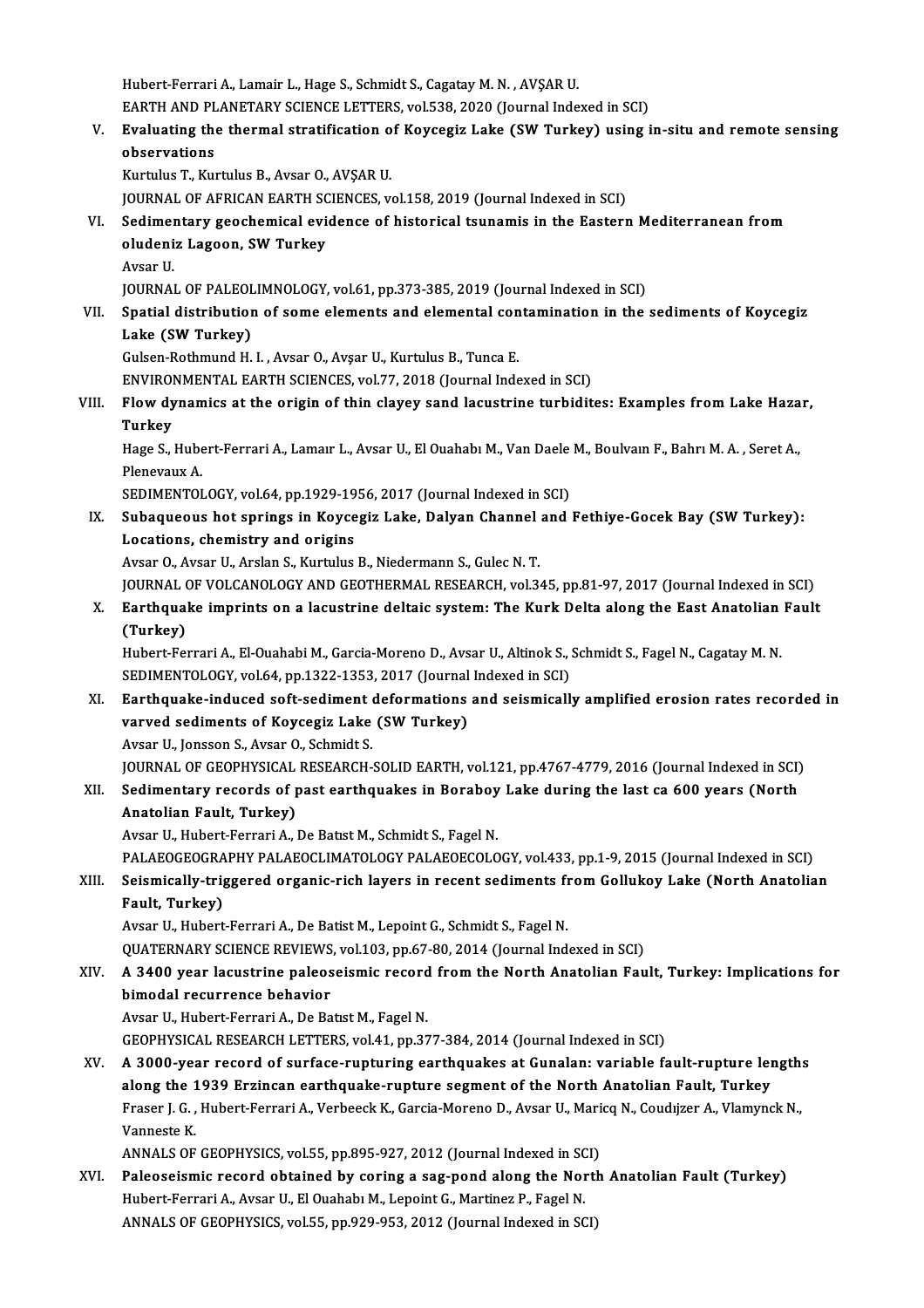XVII. Structure and recent evolution of the Hazar Basin: a strike-slip basin on the East Anatolian Fault,<br>Festern Turkey **Structure and re**<br>Eastern Turkey<br>Morene D.C., <sup>Hyl</sup> Structure and recent evolution of the Hazar Basin: a strike-slip basin on the East Anatolian Fault,<br>Eastern Turkey<br>Moreno D.G., Hubert-Ferrari A., Moernaut J., Fraser J.G., Boes X., Van Daele M., Avsar U., Cagatay N., De B

Eastern Turkey<br>Moreno D. G. , Hubert-Ferrari A., Moernaut J., Fraser J. G. , Boes X., Va:<br>BASIN RESEARCH, vol.23, pp.191-207, 2011 (Journal Indexed in SCI)<br>A 2000 Year Basard of Cround Bunturing Forthoughes alang

# Moreno D. G. , Hubert-Ferrari A., Moernaut J., Fraser J. G. , Boes X., Van Daele M., Avsar U., Cagatay N., De Batist M.<br>BASIN RESEARCH, vol.23, pp.191-207, 2011 (Journal Indexed in SCI)<br>XVIII. A 3000-Year Record of Gro BASIN RESEARCH, vol<br>A 3000-Year Record<br>Lake Ladik, Turkey<br>Erasor L Bisati L S - H

Fraser J., Pigati J. S., Hubert-Ferrari A., Vanneste K., Avsar U., Altinok S.

BULLETIN OF THE SEISMOLOGICAL SOCIETY OF AMERICA, vol.99, pp.2681-2703, 2009 (Journal Indexed in SCI)

## Articles Published in Other Journals

rticles Published in Other Journals<br>I. Sedimentary Traces of Tsunamis in the Aegean Sea During the Last 1500 Years, (Karine Lagoon, W<br>Turkey) Sedimen<br>Turkey)<br>AVSAR U Sediment<br>Turkey)<br>AVŞAR U.<br>TURKIYE

Turkey)<br>AVŞAR U.<br>TURKIYE JEOLOJI BULTENI-GEOLOGICAL BULLETIN OF TURKEY, vol.62, no.3, pp.199-220, 2019 (Journal Indexed<br>in ESCD. AVŞAR U<br>TURKIYE<br>in ESCI)

# m esci)<br>Refereed Congress / Symposium Publications in Proceedings

efereed Congress / Symposium Publications in Proceeding<br>I. Interdisciplinary Earthquake Hazard Research in Gulf of Aqaba<br>Jonsson S. AVSAR II, REKTAS Z. Cestre Berdeme N. Cebriel A. Hanafy S. I Sou Gongress / Sympesium I usheutishs in I receeuings<br>Interdisciplinary Earthquake Hazard Research in Gulf of Aqaba<br>Jonsson S., AVŞAR U., BEKTAŞ Z., Castro Perdomo N., Gabriel A., Hanafy S., Klinger Y., Lefevre M., Marti I<mark>nterdi</mark><br>Jonsson<br>F., et al.<br>Europes Jonsson S., AVŞAR U., BEKTAŞ Z., Castro Perdomo N., Gabriel A., Han<br>F., et al.<br>European Geosciences Union - General Assembly, 7 - 12 April 2019<br>Seismoturbidites in the Gulf of Asebe during the pest 500 v

F., et al.<br>European Geosciences Union - General Assembly, 7 - 12 April 2019<br>II. Seismoturbidites in the Gulf of Aqaba during the past 500 years

BEKTAŞ Z., AVŞAR U., Jonsson S., Klinger Y. Seismoturbidites in the Gulf of Aqaba during the past 500 y<br>BEKTAŞ Z., AVŞAR U., Jonsson S., Klinger Y.<br>European Geosciences Union - General Assembly, 7 - 12 April 2019<br>Değu Anadelu Feuv'nın Siemik Döngüleri ve Siemik Asie

III. Doğu Anadolu Fayı'nın Sismik Döngüleri ve Sismik-Asismik Davranışı ile ilgili sorunlar<br>Hubert-Ferrari A., Lamair L., Hage S., Çağatay N., AVŞAR U. European Geosciences Union - General Assembly, 7 - 12 A<sub>I</sub><br>Doğu Anadolu Fayı'nın Sismik Döngüleri ve Sismik-,<br>Hubert-Ferrari A., Lamair L., Hage S., Çağatay N., AVŞAR U.<br>72 Türkiye Joolaji Kurultayı 28 January, -01 Februar Doğu Anadolu Fayı'nın Sismik Döngüleri ve Sismik-Asismik Davra<br>Hubert-Ferrari A., Lamair L., Hage S., Çağatay N., AVŞAR U.<br>72. Türkiye Jeoloji Kurultayı, 28 January - 01 February 2019, pp.482-483<br>Coosyskaselesisel Investis Hubert-Ferrari A., Lamair L., Hage S., Çağatay N., AVŞAR U.<br>72. Türkiye Jeoloji Kurultayı, 28 January - 01 February 2019, pp.482-483<br>IV. Geoarchaeological Investigations in the Amuq Valley of Hatay: Sediment Coring Pro

72. Türkiye Jeoloji Kurultayı,<br>Geoarchaeological Invest<br>Environs of Tell Atchana<br>AVSAR IL AKAR M. PEARSO **Geoarchaeological Investigat<br>Environs of Tell Atchana<br>AVŞAR U., AKAR M., PEARSON C.<br>72. Türkiye keleli Kurultan 28.** Environs of Tell Atchana<br>AVŞAR U., AKAR M., PEARSON C.<br>72. Türkiye Jeoloji Kurultayı, 28 January - 01 February 2019

- V. Palaeoenvironment and human interaction during the last 4k years in the dried lake sediments 72. Türkiye Jeoloji Kurultayı, 28 January - 01 February 2019<br>Palaeoenvironment and human interaction during the last 4k<br>(amik lake, southern turkey): evidences of lake level changes<br>El Quababi M. Hubert Ferreri A. Auwere V Palaeoenvironment and human interaction during the last 4k y<br>(amik lake, southern turkey): evidences of lake level changes<br>El Quahabi M., Hubert-Ferrari A., Auwera V., AVŞAR U., KARABACAK V.<br>72. Türkiye leoloji Kurultarı, (amik lake, southern turkey): evidences of lake level (<br>El Ouahabi M., Hubert-Ferrari A., Auwera V., AVŞAR U., KARA<br>72. Türkiye Jeoloji Kurultayı, 28 January - 01 February 2019<br>Bespenses of the Blanktonis Fereminifers te E El Ouahabi M., Hubert-Ferrari A., Auwera V., AVŞAR U., KARABACAK V.<br>72. Türkiye Jeoloji Kurultayı, 28 January - 01 February 2019<br>VI. Responses of the Planktonic Foraminifera to Environmental Conditions Across the<br>Cratageou
- 72. Türkiye Jeoloji Kurultayı, 28 January 01 February 2019<br>Responses of the Planktonic Foraminifera to Environmental Conditions Across the<br>Cretaceous/Paleogene Boundary Interval in the Göynük Basin, Northwest Anatolia, T Responses of the Planktonic Foraminifera to Environ<br>Cretaceous/Paleogene Boundary Interval in the Göyn<br>ÖZDER R., ÖZKAN ALTINER S., TOKSOY KÖKSAL F., AVŞAR U.<br>72nd Ceological Congress of Turkey with International Partic Cretaceous/Paleogene Boundary Interval in the Göynük Basin, Northwest Anatolia, Turkey<br>ÖZDER R., ÖZKAN ALTINER S., TOKSOY KÖKSAL F., AVŞAR U.<br>72nd Geological Congress of Turkey with International Participation, 28 January ÖZDER R., ÖZKAN ALTINER S., TOKSOY KÖKSAL F., AVŞAR U.<br>72nd Geological Congress of Turkey with International Participation, 28 January - 01 February 2019,<br>VII. Gulf of Aqaba: A new structural model from high resolution mul
- 72nd Geological Congress of Turkey with International Participation,<br>Gulf of Aqaba: A new structural model from high resolution<br>Ribot M., Klinger Y., Jonsson S., AVŞAR U., Pons Branchu E., Matrau R.<br>ACU Fell Meeting 10, 14 Gulf of Aqaba: A new structural mode<br>Ribot M., Klinger Y., Jonsson S., AVŞAR U., P<br>AGU Fall Meeting, 10 - 14 December 2018<br>Distribution of Molluse Foune in Surfa Ribot M., Klinger Y., Jonsson S., AVŞAR U., Pons Branchu E., Matrau R.<br>AGU Fall Meeting, 10 - 14 December 2018<br>VIII. Distribution of Mollusc Fauna in Surface Sediments from Fethiye-Göcek Gulf, Lake Köyceğiz and<br>Dalvan
- AGU Fall Meeti<mark><br>Distribution (</mark><br>Dalyan Canal<br>P<sup>it TEVIN D. 4</sub></sup> Distribution of Mollusc Fauna in Surface Sedime<br>Dalyan Canal<br>BİLTEKİN D., AVŞAR Ö., AVŞAR U., TUNCA E., SÖZER A.<br>International Technological Sciences and Design Sumn Dalyan Canal<br>BİLTEKİN D., AVŞAR Ö., AVŞAR U., TUNCA E., SÖZER A.<br>International Technological Sciences and Design Symposium, Giresun, Turkey, 27 - 29 June 2018

IX. Monitoring sea/depth surface temperature using Landsat thermal data and in-situmeasurement in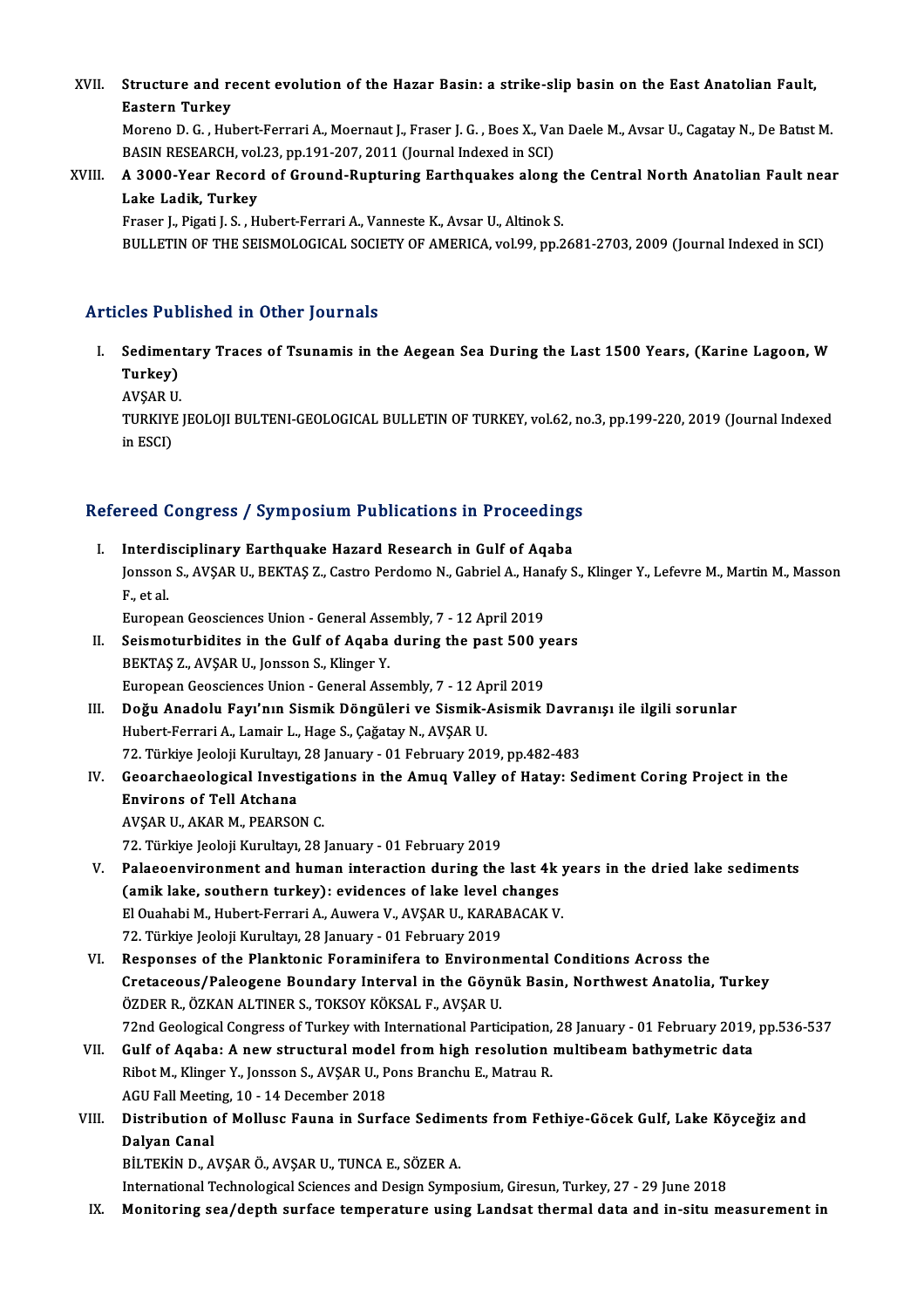Fethiye-Gocek Bay, Turkey GÜRCANT.,KURTULUŞB.,AVŞARÖ.,AVŞARU. Fethiye-Gocek Bay, Turkey<br>GÜRCAN T., KURTULUŞ B., AVŞAR Ö., AVŞAR U.<br>International Symposium on Sustainable Aviation (ISSA-2018), Roma, Italy, 9 - 11 July 2018<br>Monitoning 200 (donth sunfase temperature using Landset therma X. Monitoring sea/depth surface temperature using Landsat thermal data and in-situmeasurement in International Symposium on Su<br>Monitoring sea/depth surfa<br>Fethiye-Göcek Bay, Turkey<br>Gürcan T. KUPTULUS P. AVSA GürcanT.,KURTULUŞB.,AVŞARÖ.,AVŞARU. Fethiye-Göcek Bay, Turkey<br>Gürcan T., KURTULUŞ B., AVŞAR Ö., AVŞAR U.<br>International Symposium on Sustainable Aviatiaon, 9 - 11 July 2018<br>FETHIVE CÖCEK KÖPEEZİ, KÖYCEĞİZ CÖLÜ VE DALYAN KAN Gürcan T., KURTULUŞ B., AVŞAR Ö., AVŞAR U.<br>International Symposium on Sustainable Aviatiaon, 9 - 11 July 2018<br>XI. FETHİYE-GÖCEK KÖRFEZİ, KÖYCEĞİZ GÖLÜ VE DALYAN KANALI YÜZEY ÇÖKEL ÖRNEKLERİNİN<br>RALFONTOLOLIK YÖNDEN ARASTIBL International Symposium on Sustainable Aviatia<br>FETHİYE-GÖCEK KÖRFEZİ, KÖYCEĞİZ GÖLÜ<br>PALEONTOLOJİK YÖNDEN ARAŞTIRILMASI<br>PİLTEKİN D. AVSAR Ö. AVSAR U. TUNGA E. SÖZ FETHİYE-GÖCEK KÖRFEZİ, KÖYCEĞİZ GÖLÜ VE I<br>PALEONTOLOJİK YÖNDEN ARAŞTIRILMASI<br>BİLTEKİN D., AVŞAR Ö., AVŞAR U., TUNCA E., SÖZER A.<br>71 Türkiye looloji Kurultayı, 22, 27 April 2019 PALEONTOLOJİK YÖNDEN ARAŞTIRILMASI<br>BİLTEKİN D., AVŞAR Ö., AVŞAR U., TUNCA E., SÖZER A.<br>71.Türkiye Jeoloji Kurultayı, 23 - 27 April 2018 XI . EASTMED-PALEOTSUNAMI PROJESİ İLKSEL SONUÇLARI: ÖLÜDENİZ LAGÜNÜ (FETHİYE) 71.Türkiye Jeoloji Kurultayı, 23<br>EASTMED-PALEOTSUNAMI F<br>PALEOTSUNAMİ KAYITLARI<br>AVSAR IL POZKURT E. TOKAY I PALEOTSUNAMİ KAYITLARI<br>AVŞAR U., BOZKURT E., TOKAY B. 71. Türkiye Jeoloji Kurultayı, 23 - 27 April 2018 AVŞAR U., BOZKURT E., TOKAY B.<br>71. Türkiye Jeoloji Kurultayı, 23 - 27 April 2018<br>XIII. — SİSMİK YORUMLAMA VE PALEOSTRES VERİLERİNE DAYANILARAK FETHİYE-GÖCEK KÖRFEZİ'NİN<br>AKTİF TEKTONIĞI VE KİNEMATIĞI 71. Türkiye Jeoloji Kurultayı, 23 - 27 Ap<br>SİSMİK YORUMLAMA VE PALEOSTI<br>AKTİF TEKTONİĞİ VE KİNEMATİĞİ<br>TOSUN LAVSAR ULAVSAR Ö DONDU SİSMİK YORUMLAMA VE PALEOSTRES VERİLERİNE D*I*<br>AKTİF TEKTONİĞİ VE KİNEMATİĞİ<br>TOSUN L., AVŞAR U., AVŞAR Ö., DONDURUR D., KAYMAKCI N.<br>71. Türkiye Jeoloji Kurultayı, Ankara Turkey, 22., 27. Anril 20 AKTİF TEKTONİĞİ VE KİNEMATİĞİ<br>TOSUN L., AVŞAR U., AVŞAR Ö., DONDURUR D., KAYMAKCI N.<br>71. Türkiye Jeoloji Kurultayı, Ankara, Turkey, 23 - 27 April 2018<br>Preliminary Besulta fram Fastmed Pelastaynami Prejest: TOSUN L., AVŞAR U., AVŞAR Ö., DONDURUR D., KAYMAKCI N.<br>71. Türkiye Jeoloji Kurultayı, Ankara, Turkey, 23 - 27 April 2018<br>XIV. Preliminary Results from Eastmed-Paleotsunami Project: Paleotsunamı Records of Ölüdeniz Lago 71. Türkiye<br>Prelimina<br>(Fethiye)<br>AVSAR H Preliminary Results from Eas<br>(Fethiye)<br>AVŞAR U., BOZKURT E., TOKAY B.<br>71. Türkiye leeleji Kurultan, Ank (Fethiye)<br>AVŞAR U., BOZKURT E., TOKAY B.<br>71. Türkiye Jeoloji Kurultayı, Ankara, Turkey, 23 - 27 April 2018<br>Heauy Metal Contamination Analysis of Bottom Sadiment AVŞAR U., BOZKURT E., TOKAY B.<br>71. Türkiye Jeoloji Kurultayı, Ankara, Turkey, 23 - 27 April 2018<br>XV. Heavy Metal Contamination Analysis of Bottom Sediments of Köyceğiz Lake and Fethiye - Göcek Bay,<br>SW. Turkey 71. Türkiye J<br>Heavy Meta<br>SW Turkey<br>CÜLSEN POT Heavy Metal Contamination Analysis of Bottom Sediments of Kö<br>SW Turkey<br>GÜLŞEN ROTHMUND H. İ. , AVŞAR Ö., AVŞAR U., KURTULUŞ B., TUNCA E.<br>European Coossianses UnionConaral Assembly 2018, Vivana, Austria, 8. SW Turkey<br>GÜLŞEN ROTHMUND H. İ. , AVŞAR Ö., AVŞAR U., KURTULUŞ B., TUNCA E.<br>European Geosciences UnionGeneral Assembly 2018, Viyana, Austria, 8 - 13 April 2018 XVI. Heavy Metal Contamination Analysis of Bottom Sediments of Köycegiz Lake and Fethiye-Göcek Bay, SWTurkey Heavy Metal Contamination Analysis of Bottom Sediments<br>SW Turkey<br>Gülşen Rothmund H., AVŞAR Ö., AVŞAR U., KURTULUŞ B., TUNCA E.<br>Europen Coossionses Union, Coneral Assembly, 8,, 12 April 2019. SW Turkey<br>Gülşen Rothmund H., AVŞAR Ö., AVŞAR U., KURTULUŞ B., TUNCA E.<br>Europen Geosciences Union - General Assembly, 8 - 13 April 2018<br>Sedimentary Balastaynami Besards fram the Lagaans alan Gülşen Rothmund H., AVŞAR Ö., AVŞAR U., KURTULUŞ B., TUNCA E.<br>Europen Geosciences Union - General Assembly, 8 - 13 April 2018<br>XVII. Sedimentary Paleotsunami Records from the Lagoons along the Southern Coasts of Turkey<br>AVSA Europen Geosciences Union - Ger<br>Sedimentary Paleotsunami Re<br>AVŞAR U., BOZKURT E., TOKAY B.<br>ECU 2019 Vivana Austria 8, 12 Sedimentary Paleotsunami Records from<br>AVŞAR U., BOZKURT E., TOKAY B.<br>EGU 2018, Viyana, Austria, 8 - 13 April 2018<br>Esthive Könferi ve Giverunn, Aktif Tekto AVŞAR U., BOZKURT E., TOKAY B.<br>EGU 2018, Viyana, Austria, 8 - 13 April 2018<br>XVIII. Fethiye Körfezi ve Civarının Aktif Tektoniği ve Kinematiği<br>TOSUN LAVSAR U. AVSAR Ö. DONDUPUR D. KAYMAKCI N EGU 2018, Viyana, Austria, 8 - 13 April 2018<br>Fethiye Körfezi ve Civarının Aktif Tektoniği ve Kinema<br>TOSUN L., AVŞAR U., AVŞAR Ö., DONDURUR D., KAYMAKCI N.<br>Aktif Tektonik Arestuma Cuubu 21 Cekstava Afron Turkey 2 TOSUN L., AVŞAR U., AVŞAR Ö., DONDURUR D., KAYMAKCI N.<br>Aktif Tektonik Araştırma Grubu 21. Çalıştayı, Afyon, Turkey, 26 - 28 October 2017 TOSUN L., AVŞAR U., AVŞAR Ö., DONDURUR D., KAYMAKCI N.<br>Aktif Tektonik Araştırma Grubu 21. Çalıştayı, Afyon, Turkey, 26 - 28 October 2017<br>XIX. A 3000 yr Paleoseismological History of the Central East Anatolian Fault (Tu Aktif Tektonik Araştırma Grubu 21. Çalış<br>A 3000 yr Paleoseismological Histo<br>Sedimentary Record of Hazar Lake<br>LAMAIR L. HURERT EERRARİA, HACE: A 3000 yr Paleoseismological History of the Central East Anatolian F<br>Sedimentary Record of Hazar Lake<br>LAMAIR L., HUBERT-FERRARİ A., HAGE S., AVŞAR U., SCHMİDT S., ÇAĞATAY N.<br>International Meeting of Sedimentalegy 10, 12 Oc Sedimentary Record of Hazar Lake<br>LAMAIR L., HUBERT-FERRARİ A., HAGE S., AVŞAR U., SCHMİDT<br>International Meeting of Sedimentology, 10 - 12 October 2017<br>Cas geoshemistry studies in geothermal and mineral ws LAMAIR L., HUBERT-FERRARI A., HAGE S., AVŞAR U., SCHMIDT S., ÇAĞATAY N.<br>International Meeting of Sedimentology, 10 - 12 October 2017<br>XX. Gas geochemistry studies in geothermal and mineral waters of Mugla (SW Turkey) International Meeting of Sedimentology, 10 - 12 0<br>Gas geochemistry studies in geothermal and<br>ARSLAN Ş., NİEDERMANN S., AVŞAR Ö., AVŞAR U.<br>44th Annual Carewase of the International Associa 44th Annual Congress of theInternational Association of Hydrogeologists (IAH), Dubrovnik, Croatia, 25 - 29<br>September 2017, pp.431 ARSLAN S., NİEDERMANN S., AVŞAR Ö., AVŞAR U. 44th Annual Congress of theInternational Association of Hydrogeologists (IAH), Dubrovnik, Cr<br>September 2017, pp.431<br>XXI. Gas geochemistry studies in geothermal and mineral waters of Muğla (SW Turkey) September 2017, pp.431<br>Gas geochemistry studies in geothermal a<br>ARSLAN Ş., Neidermann S., AVŞAR Ö., AVŞAR U.<br>44th Annual Congress of the International Asso Gas geochemistry studies in geothermal and mineral waters of Muğla (SW Turkey)<br>ARSLAN Ş., Neidermann S., AVŞAR Ö., AVŞAR U.<br>44th Annual Congress of the International Association of Hydrogeologists, 25 - 29 September 2017<br>2 ARSLAN Ş., Neidermann S., AVŞAR Ö., AVŞAR U.<br>44th Annual Congress of the International Association of F.<br>XXII. 3D Thermal Stratification of Köycegiz Lake, Turkey<br>CÜRCAN T. KURTU US P. AVSAR Ö. AVSAR U. 44th Annual Congress of the International Associal Definition of Köycegiz Lak<br>GÜRCAN T., KURTULUŞ B., AVŞAR Ö., AVŞAR U.<br>European Coossianse Union 2017 Assemblu V. 3D Thermal Stratification of Köycegiz Lake, Turkey<br>GÜRCAN T., KURTULUŞ B., AVŞAR Ö., AVŞAR U.<br>European Geoscience Union 2017 Assembly, Viyana, Austria, 23 - 28 April 2017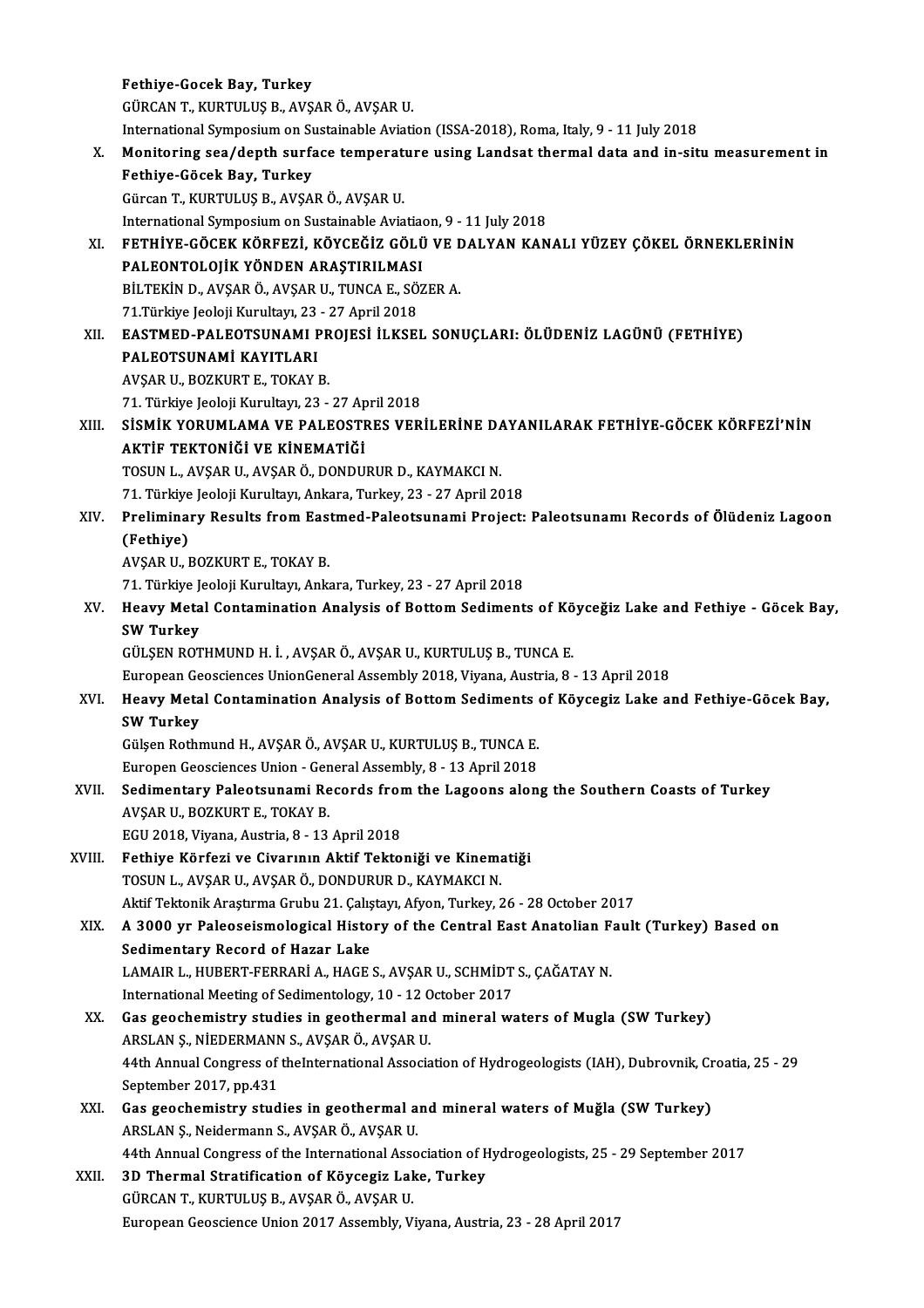| XXIII.       | 3D Thermal Stratification of Koycegiz Lake, Turkey                                                                                                                      |
|--------------|-------------------------------------------------------------------------------------------------------------------------------------------------------------------------|
|              | Gürcan T., KURTULUŞ B., AVŞAR Ö., AVŞAR U.                                                                                                                              |
|              | European Geosciences Union - General Assembly, 23 - 28 April 2017                                                                                                       |
| XXIV.        | Earthquake imprints on a lacustrine deltaic system: Example of the Kürk Delta along the East<br>Anatolian Fault (Turkey)                                                |
|              | Hubert-Ferrari A., El Ouahabi M., Garcia Moreno D., AVŞAR U., Altınok S., Fagel N., Çağatay N.                                                                          |
|              | European Geosciences Union 2017 Assembly, 23 - 28 April 2017                                                                                                            |
| XXV.         | Çınarcık Havzası ve Yakın Civarının Yerbilimsel Açıdan İncelenmesi: Tektonik ve Paleoiklimsel<br>Özellikler, Doğu Marmara                                               |
|              | ARI Z., GÜRBOĞA Ş., AVŞAR U., KORKMAZ T., ÖZSOY H. R. , KIRAT U. Z. , SERKAN P., AYLAN E., BAŞER O. E. , ÖZBEK<br>E, et al.                                             |
|              | 70. Türkiye Jeoloji Kurultayı, 10 - 14 April 2017                                                                                                                       |
| XXVI.        | Güney Ege ve Levant denizlerinde bir paleotsunami kronolojisine doğru: EASTMED PALEOTSUNAMI<br>Projesi                                                                  |
|              | AVŞAR U., BOZKURT E., AVŞAR Ö., TOKAY B.                                                                                                                                |
|              | Aktif Tektonik Araştırma Grubu (ATAG) 20, Turkey, 13 - 15 October 2016                                                                                                  |
| XXVII.       | Towards a paleotsunami chronology in the southern Aegean and Levantine seas, Eastern                                                                                    |
|              | Mediterranean: EASTMED-PALEOTSUNAMI                                                                                                                                     |
|              | AVŞAR U., BOZKURT E., AVŞAR Ö., TOKAY B.                                                                                                                                |
|              | 20. Aktif Tektonik Araştırma Grubu Çalıştayı, Denizli, Turkey, 13 - 15 October 2016                                                                                     |
| XXVIII.      | Noble gas isotopes and gas compositions of on land and subaqueous thermal springs in the Koycegiz                                                                       |
|              | Lake and Dalaman plain area Turkey                                                                                                                                      |
|              | ARSLAN S., GÜLEÇ N. T., KURTULUS B., AVSAR U., NIEDERMANN S., AVŞAR Ö.                                                                                                  |
|              | 3rd IAH Congress Groundwater and society: 60 years of IAH, Montpellier, France, 25 - 29 September 2016                                                                  |
| XXIX.        | Fault trenching and geologic slip rates of the Húsavík-Flatey Fault, North Iceland                                                                                      |
|              | Harrington J., AVŞAR U., Klinger Y., Jonsson S., Gudmundsdottir E.                                                                                                      |
|              | International Workshop on Earthquakes in North Iceland, 31 May - 03 June 2016, pp.24-26                                                                                 |
| XXX.         | A 2500 year paleoseismic record of the Húsavík-Flatey Fault inferred from the sediments of                                                                              |
|              | Botnsvatn Lake (North Iceland)                                                                                                                                          |
|              | AVSAR U., Jonsson S., Geirsdttir A., Thordarson T.                                                                                                                      |
|              | International Workshop on Earthquakes in North Iceland, 31 May - 03 June 2016, pp.21-23                                                                                 |
| XXXI.        | Fethiye-Göcek Körfezindeki Sualtı Hidrotermal Aktivitenin Sedimanlar Üzerindeki Jeokimyasal İzleri<br>AVŞAR U., AVŞAR Ö., Ankut Z., ARSLAN Ş., KURTULUŞ B., GÜLEÇ N. T. |
|              | III. Geothermal Resources Symposium, Turkey, 4 - 06 November 2015, pp.323-332                                                                                           |
| XXXII.       | Paleoseismological record of the Hazar Lake along the East Anatolian Fault (Turkey)                                                                                     |
|              | Hubert-Ferrari A., Lamair L., Hage S., AVŞAR U., El Ouahabi M., Çağatay N.                                                                                              |
|              | XIXth International Union for Quaternary Research (INQUA) Congress, 27 July - 02 August 2015                                                                            |
| XXXIII.      | A 3000 yr history of earthquakes recorded in Hazar Lake potentially related to ruptures along the                                                                       |
|              | East Anatolian Fault (Turkey)                                                                                                                                           |
|              | Lamair L., Hage S., Hubert-Ferrari A., AVŞAR U., El Ouahabi M., Çağatay N., Boulvain F.                                                                                 |
|              | 6th International Union for Quaternary Research (INQUA), 19 - 24 April 2015, pp.262-264                                                                                 |
| <b>XXXIV</b> | Köyceğiz Gölü Tabanındaki Çökellerin Jeokimyasal Özelliklerinin Alansal Dağılımının İncelenmesi ve                                                                      |
|              | Sualtı Jeotermal Kaynakların Bu Özelliklere Etkisi                                                                                                                      |
|              | Ankut Z., AVŞAR U., AVŞAR Ö., KURTULUŞ B., ARSLAN Ş., GÜLEÇ N. T.                                                                                                       |
|              | 68. Türkiye Jeoloji Kurultayı, Turkey, 6 - 10 April 2015                                                                                                                |
| XXXV.        | Paleoseismic trenching, slip-rates and kinematics of a high-angle rift-transform junction, Húsavík,<br>Iceland                                                          |
|              | Harrington J., Jonsson S., AVŞAR U., Klinger Y.                                                                                                                         |
|              | American Geophysical Union - Fall Meeting, 14 - 19 December 2014                                                                                                        |
| XXXVI.       | Examples of Subaqueous Paleoseismological Techniques from Turkey and Iceland: With Special<br>Emphasis on the Importance of Constructing Precise Sediment Chronologies  |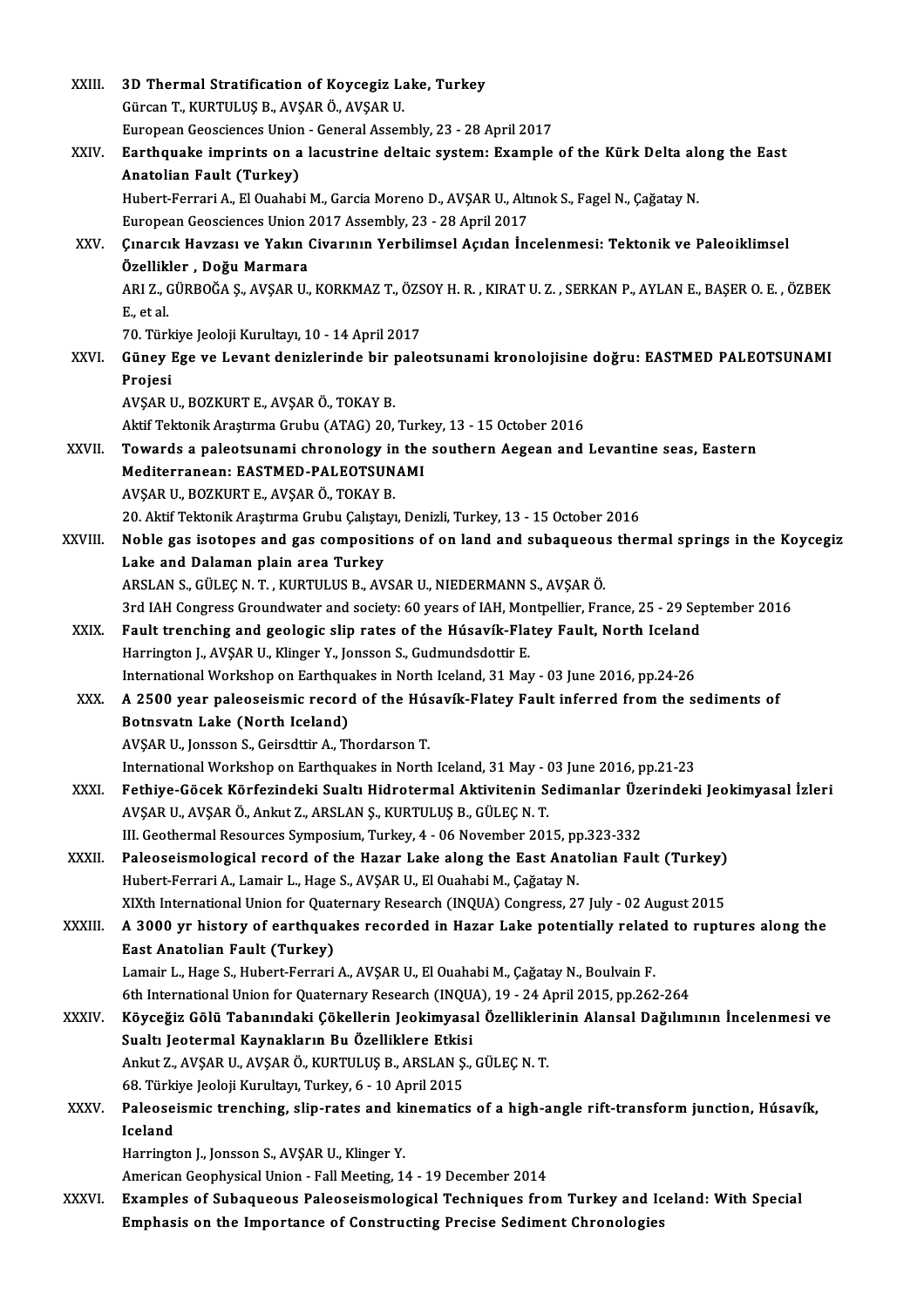AVŞAR U., Hubert-Ferrari A., Jonsson S., De Batist M., Fagel N., Geirsdttir A., Thordarson T., Miller G.<br>Amerisan Ceanhysisel Union - Fell Meeting 15 - 19 Desember 2014 AVŞAR U., Hubert-Ferrari A., Jonsson S., De Batist M., Fagel N., Geirsd<br>American Geophysical Union - Fall Meeting, 15 - 19 December 2014<br>Sedimentary Beserds of Bast Farthauelses during the Lest 3: AVŞAR U., Hubert-Ferrari A., Jonsson S., De Batist M., Fagel N., Geirsdttir A., Thordarson T., Miller G.<br>American Geophysical Union - Fall Meeting, 15 - 19 December 2014<br>XXXVII. Sedimentary Records of Past Earthquakes duri American Geophysical Union - Fall Meeting, 15 - 19 December 2014<br>Sedimentary Records of Past Earthquakes during the Last 2<br>Húsavík-Flatey Fault, North Iceland<br>AVŞAR U., Jonsson S., Geirsdttir A., Thordarson T., Miller G. Sedimentary Records of Past Earthquakes during th<br>Húsavík-Flatey Fault, North Iceland<br>AVŞAR U., Jonsson S., Geirsdttir A., Thordarson T., Miller G.<br>American Coophysical Union, Fall Meeting 15, 19 Decemi American Geophysical Union - Fall Meeting, 15 - 19 December 2014 AVŞAR U., Jonsson S., Geirsdttir A., Thordarson T., Miller G.<br>American Geophysical Union - Fall Meeting, 15 - 19 December 2014<br>XXXVIII. Varved lake sediments from SW Anatolia (Köyceğiz Lake): paleoclimatic reconstructions American Geophysical Union - Fall Meeting, 15 - 19 December<br>Varved lake sediments from SW Anatolia (Köyceğiz La<br>sedimentary earthquake record for the last 400 years<br>AVSAR U. AVSAR Ö. Sehmidt S. Janssan S Varved lake sediments from SW Anate<br>sedimentary earthquake record for th<br>AVŞAR U., AVŞAR Ö., Schmidt S., Jonsson S.<br><sup>9th International Sumnesium on Festern M</sup> sedimentary earthquake record for the last 400 years<br>AVŞAR U., AVŞAR Ö., Schmidt S., Jonsson S.<br>8th International Symposium on Eastern Mediterranean Geology, 13 - 17 October 2014<br>Discovery of a subaqueous bet spring by a n AVŞAR U., AVŞAR Ö., Schmidt S., Jonsson S.<br>8th International Symposium on Eastern Mediterranean Geology, 13 - 17 October 2014<br>XXXIX. Discovery of a subaqueous hot spring by a new method in Fethiye-Göcek Bay (SW Turkey)<br>AVS 8th International Symposium on Eastern Mediterranean Ge<br>Discovery of a subaqueous hot spring by a new met<br>AVŞAR Ö., AVŞAR U., ARSLAN Ş., KURTULUŞ B., GÜLEÇ N. T.<br><sup>9th International Symposium on Festern Mediterranean Ce</sup> Discovery of a subaqueous hot spring by a new method in Fethiye-Göcek Bay<br>AVŞAR Ö., AVŞAR U., ARSLAN Ş., KURTULUŞ B., GÜLEÇ N. T.<br>8th International Symposium on Eastern Mediterranean Geology, 13 - 17 October 2014<br>Understan AVŞAR Ö., AVŞAR U., ARSLAN Ş., KURTULUŞ B., GÜLEÇ N. T.<br>8th International Symposium on Eastern Mediterranean Geology, 13 - 17 October 2014<br>XL. Understanding of the diversity of earthquake turbiditic flows in a single lake: 8th International Symposium on Easter<br>Understanding of the diversity of<br>Hazar on the East Anatolian Fault<br>Lamain L. Hage S. Hubert Fornani A. A Understanding of the diversity of earthquake turbiditic flows in a single lake: t<br>Hazar on the East Anatolian Fault<br>Lamair L., Hage S., Hubert-Ferrari A., AVŞAR U., Garcia Moreno D., Boulvain F., Çağatay N.<br>19th Internatio Hazar on the East Anatolian Fault<br>Lamair L., Hage S., Hubert-Ferrari A., AVŞAR U., Garcia Moreno D., Boulvain F., Çağatay N.<br>19th International Sedimentology Congress, 12 - 18 August 2014 Lamair L., Hage S., Hubert-Ferrari A., AVŞAR U., Garcia Moreno D., Boulvain F., Çağatay<br>19th International Sedimentology Congress, 12 - 18 August 2014<br>XLI. Subaqueous hot springs in Köyceğiz Lake and Dalyan Channel (SW Tur 19th International Sedimentology Congress, 12 - 18 August<br>Subaqueous hot springs in Köyceğiz Lake and Dalya<br>AVŞAR Ö., AVŞAR U., KURTULUŞ B., ARSLAN Ş., GÜLEÇ N. T. Subaqueous hot springs in Köyceğiz Lake and Dalyan Channel (S)<br>AVŞAR Ö., AVŞAR U., KURTULUŞ B., ARSLAN Ş., GÜLEÇ N. T.<br>European Geosciences Union - General Assembly, 27 April - 02 May 2014<br>Palasseismis evidense for nre bis AVŞAR Ö., AVŞAR U., KURTULUŞ B., ARSLAN Ş., GÜLEÇ N. T.<br>European Geosciences Union - General Assembly, 27 April - 02 May 2014<br>XLII. Paleoseismic evidence for pre-historic earthquakes in the sedimentary record of Botnsvatn European Geosciences Union - General Assembly, 27 April - 02 May 2014 AVŞAR U., Jonsson S., Geirsdttir A., Miller G. the Húsavík-Flatey Fault, North Iceland<br>AVŞAR U., Jonsson S., Geirsdttir A., Miller G.<br>European Geosciences Union - General Assembly, 27 April - 02 May 2014<br>A semi-quantitative method to estimate ergenis metter sentent of AVŞAR U., Jonsson S., Geirsdttir A., Miller G.<br>European Geosciences Union - General Assembly, 27 April - 02 May 2014<br>XLIII. A semi-quantitative method to estimate organic matter content of lake sediments using ITRAX mi European Geosciences Un<br>A semi-quantitative me<br>XRF core scanner data<br>AVSAP U. Hubort Eorrari A semi-quantitative method to estimate organic matter content of lake sec<br>XRF core scanner data<br>AVŞAR U., Hubert-Ferrari A., Jonsson S., De Batist M., Fagel N., Geirsdttir A., Miller G.<br>European Coossionees Union, Coneral XRF core scanner data<br>AVŞAR U., Hubert-Ferrari A., Jonsson S., De Batist M., Fagel N., Geirsdttir A., Miller G.<br>European Geosciences Union - General Assembly, 27 April - 02 May 2014 AVŞAR U., Hubert-Ferrari A., Jonsson S., De Batist M., Fagel N., Geirsdttir A., Miller G.<br>European Geosciences Union - General Assembly, 27 April - 02 May 2014<br>XLIV. Potential use of river suspended-sediment observations t European Geosci<br>Potential use o<br>sediment yield<br>AVSAP U Potential<br>sediment<br>AVŞAR U.<br>European sediment yield<br>AVŞAR U.<br>European Geosciences Union - General Assembly, 27 April - 02 May 2014 AVŞAR U.<br>European Geosciences Union - General Assembly, 27 April - 02 May 2014<br>XLV. Göl paleosismolojisi: İki farklı transform fay zonundan örnekler, Kuzey Anadolu Fayı (Türkiye) ve<br>Hásayík Elatey Fayı (İrlanda) European Geosciences Union - Gel<br>Göl paleosismolojisi: İki farklı<br>Húsavík-Flatey Fayı (İzlanda)<br>AVSAB II. Hubert Ferreri A. İenes Göl paleosismolojisi: İki farklı transform fay zonundan örnekler, Kuzey Aı<br>Húsavík-Flatey Fayı (İzlanda)<br>AVŞAR U., Hubert-Ferrari A., Jonsson S., De Batist M., Fagel N., Geirsdttir A., Miller G.<br>67. Türkiye leeleji Kurulta Húsavík-Flatey Fayı (İzlanda)<br>AVŞAR U., Hubert-Ferrari A., Jonsson S., De Batist M., Fag<br>67. Türkiye Jeoloji Kurultayı, Turkey, 14 - 18 April 2014<br>Contribution of subasusous palasasismalagu ta p 67. Türkiye Jeoloji Kurultayı, Turkey, 14 - 18 April 2014<br>XLVI. Contribution of subaqueous paleoseismology to paleoseismic datasets: Examples from the Euro-67. Türkiye Jeoloji Kurulta<br>Contribution of subaqu<br>Mediterranean Region<br>AVSAP U Contribu<br>Mediterr<br>AVŞAR U.<br><sup>Otb Alexa</sup> AVŞAR U.<br>9th Alexander von Humboldt International Conference, 24 - 28 March 2014 XLVII. Management Issues of Köyceğiz-Dalyan SPA (Turkey) 9th Alexander von Humboldt International Conference, 24 - 28 Marc<br>Management Issues of Köyceğiz-Dalyan SPA (Turkey)<br>Özhan E., AVŞAR U., Tüfekçi N., Özuslu S., Önder S., Konaklı D., Kan N.<br>Clabel Congress on JCM: Lessans Le Management Issues of Köyceğiz-Dalyan SPA (Turkey)<br>Özhan E., AVŞAR U., Tüfekçi N., Özuslu S., Önder S., Konaklı D., Kan N.<br>Global Congress on ICM: Lessons Learned to Address New Challenges (EMECS 10 - MEDCOAST 2013), 30 Oct Özhan E., AVŞAR U., Tüfekçi N., Ö.<br>Global Congress on ICM: Lessor<br>- 03 November 2013, pp.71-80<br>Monitoring of Boat Novisati Global Congress on ICM: Lessons Learned to Address New C<br>- 03 November 2013, pp.71-80<br>XLVIII. Monitoring of Boat Navigation in the Dalyan Channel<br>Tifoksi N. AVSAR II. Örban E - 03 November 2013, pp.71-80<br>Monitoring of Boat Navigation in the Dalyan Channel<br>Tüfekçi N., AVSAR U., Özhan E. Monitoring of Boat Navigation in the Dalyan Channel<br>Tüfekçi N., AVŞAR U., Özhan E.<br>Global Congress on ICM: Lessons Learned to Address New Challenges (EMECS 10 - MEDCOAST 2013), 30 October<br>03 November 2012, np.81.93 Tüfekçi N., AVŞAR U., Özhan E.<br>Global Congress on ICM: Lessor<br>- 03 November 2013, pp.81-92<br>Seeking information on nue Global Congress on ICM: Lessons Learned to Address New Challenges (EMECS 10 - MEDCOAST 2013), 30<br>- 03 November 2013, pp.81-92<br>XLIX. Seeking information on pre-historic earthquakes near Húsavík in Lake Sediment Cores from - 03 November 2013, pp.81-92<br>Seeking information on pre-historic earthquakes near Húsavík in Lake Sediment Cores from<br>Botnsvatn and Hoskuldsvatn AVŞAR U., Jonsson S., Geirsdttir A., Miller G.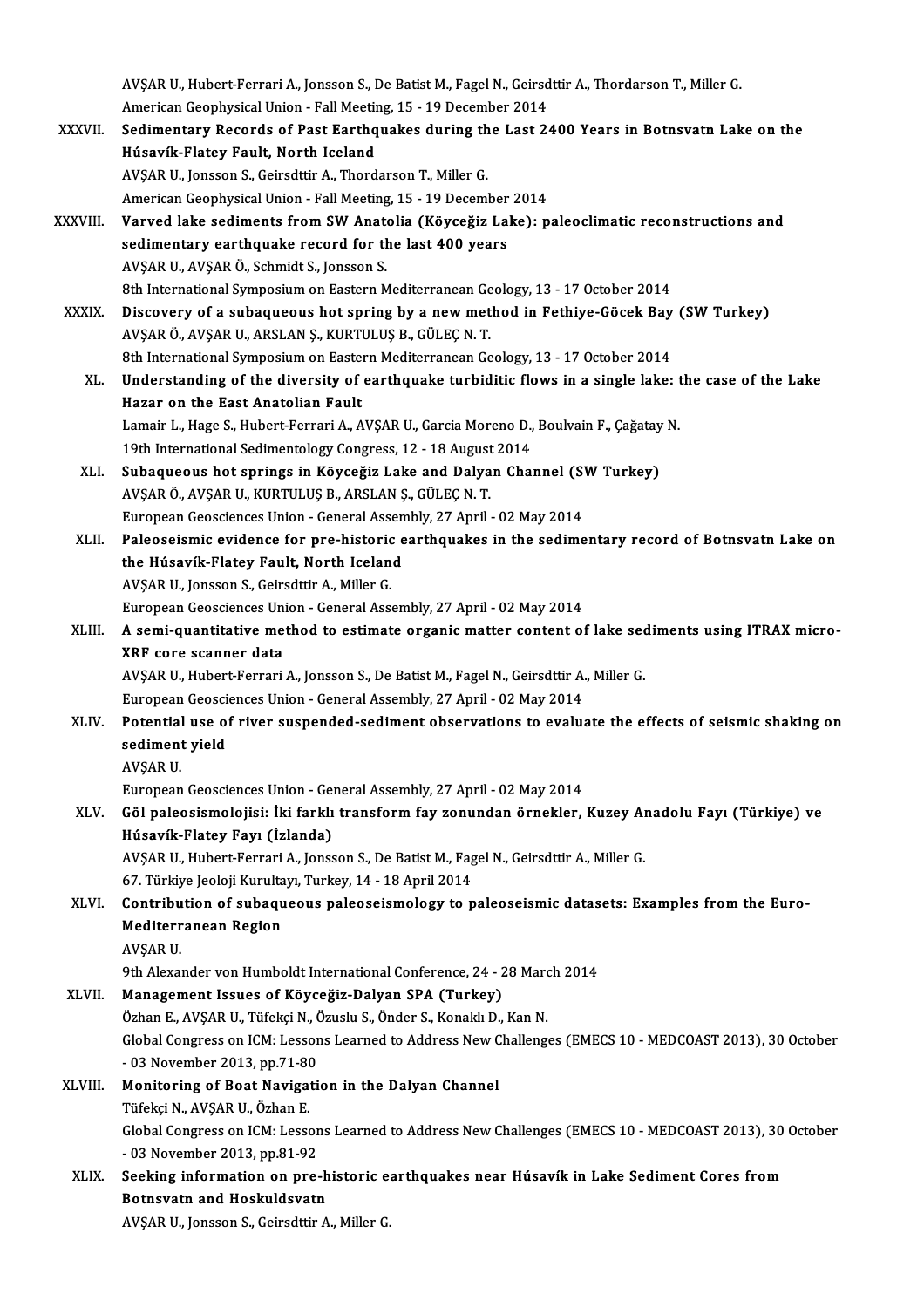International Workshop on Earthquakes in North Iceland, 6 - 08 June 2013, pp.39-41<br>Determination of anatial distribution and bydroshemistry of subasyeeve th

- L. Determination of spatial distribution and hydrochemistry of subaqueous thermal springs in the International Workshop on Earthquakes in North Iceland, 6 - 08 June 2<br>Determination of spatial distribution and hydrochemistry of su<br>lacustrine and nearshore environments in southwest Anatolia<br>AVSAR Ö, KURTULUS B, AVSAR U, AVŞARÖ.,KURTULUŞB.,AVŞARU.,ARSLANŞ.,GÜLEÇN.T. EuropeanGeosciencesUnion-GeneralAssembly,7 -12April2013 AVŞAR Ö., KURTULUŞ B., AVŞAR U., ARSLAN Ş., GÜLEÇ N. T.<br>European Geosciences Union - General Assembly, 7 - 12 April 2013<br>LI. Sedimentary records of earthquake-induced increase in sediment influx from lake catchments<br>AVSAR
- AVŞAR U., Hubert-Ferrari A., De Batist M., Fagel N.<br>European Geosciences Union General Assembly, 7 12 April 2013 Sedimentary records of earthquake-induced increase in sed<br>AVŞAR U., Hubert-Ferrari A., De Batist M., Fagel N.<br>European Geosciences Union - General Assembly, 7 - 12 April 2013<br>Bahadağ Fermasyonu (Jura Kratase) Cörtlü Kinest AVŞAR U., Hubert-Ferrari A., De Batist M., Fagel N.<br>European Geosciences Union - General Assembly, 7 - 12 April 2013<br>LII. Babadağ Formasyonu (Jura-Kretase) Çörtlü Kireçtaşları ve Kalsitürbiditlerinin Litolojik Özellikl
- European Geosciences Union General Assem<br>Babadağ Formasyonu (Jura-Kretase) Çö<br>(Tavas Napı, Ortaca-Muğla, GB Türkiye)<br>CÜL M AKSOVM E AKCERÖN S AKSARÖ Babadağ Formasyonu (Jura-Kretase) Çörtlü Kire<br>(Tavas Napı, Ortaca-Muğla, GB Türkiye)<br>GÜL M., AKSOY M. E. , AKÇER ÖN S., AVŞAR Ö., AVŞAR U.<br>67 Türkiye Jeoleji Kurultayı Turkey 1 , 05 April 2012 (Tavas Napı, Ortaca-Muğla, GB Türkiye)<br>GÜL M., AKSOY M. E. , AKÇER ÖN S., AVŞAR Ö., AVŞAR U.<br>67. Türkiye Jeoloji Kurultayı, Turkey, 1 - 05 April 2013
- LIII. Lacustrine paleoseismic records from the North Anatolian Fault AVŞAR U., Hubert-Ferrari A., De Batist M., Fagel N. Lacustrine paleoseismic records from the North Anatolian Fault<br>AVŞAR U., Hubert-Ferrari A., De Batist M., Fagel N.<br>Paleoseismology along the North Anatolian Fault (PANAF) Meeting, 8 - 10 October 2012<br>An Integrated History
- LIV. An Integrated History of Paleoearthquakes along the North Anatolian Fault (Turkey) Paleoseismology along the North Anatolian Fault (<br>An Integrated History of Paleoearthquakes a<br>Hubert-Ferrari A., Fraser J., Vanneste K., AVŞAR U.<br>Ceologiaal Sesiaty of America Clabel Meeting: Tect Geological Society of America Global Meeting: Tectonic Crossroads-Evolving Orogens of Eurasia-Africa-Arabia, 4 -<br>08 October 2010 Hubert Ferrari A., Fraser J., Vanneste K., AVŞAR U. Geological Society of America Global Meeting: Tectonic Crossroads-Evolving Orogens of Eurasia-Africa-Arabia, 4<br>198 October 2010<br>LV. Sedimentological Fingerprints of Paleoseismic Activity Revealed from Lake Sediments: A Cas
- 08 October 2010<br>Sedimentological Fingerprints of Paleoseismic<br>from the North Anatolian Fault (NAF), Turkey<br>AVSAP U. Hubort Forrari A. Fagel N. Do Batist M. So Sedimentological Fingerprints of Paleoseismic Activity Revealed from Lake Sediments<br>from the North Anatolian Fault (NAF), Turkey<br>AVŞAR U., Hubert-Ferrari A., Fagel N., De Batist M., Schmidt S., Piotrowska N., De Vleeschouw from the North Anatolian Fault (NAF), Turkey<br>AVŞAR U., Hubert-Ferrari A., Fagel N., De Batist M., Schmidt S., Piotrowska N., De Vleeschouwer F.<br>Geological Society of America Global Meeting: Tectonic Crossroads-Evolving Oro

AVŞAR U., Hubert<br>Geological Society<br>08 October 2010<br>Peleolimnologia Geological Society of America Global Meeting: Tectonic Crossroads-Evolving Orogens of Eurasia-Africa-Arabia, 4<br>198 October 2010<br>LVI. Paleolimnological and Sedimentological Traces of the 1943 (Ms=7.3) Earthquake in the sedi

08 October 2010<br>Paleolimnological and Sedim<br>Ladik Lake, Samsun/Turkey<br>AVSAP IL Hubert Ferreri A. Fee Paleolimnological and Sedimentological Traces of<br>Ladik Lake, Samsun/Turkey<br>AVŞAR U., Hubert-Ferrari A., Fagel N., Boes X., Schmidt S.<br>European Coossiances Union, Coneral Assembly, 19, 24 Ladik Lake, Samsun/Turkey<br>AVŞAR U., Hubert-Ferrari A., Fagel N., Boes X., Schmidt S.<br>European Geosciences Union - General Assembly, 19 - 24 April 2009

- AVŞAR U., Hubert-Ferrari A., Fagel N., Boes X., Schmidt S.<br>European Geosciences Union General Assembly, 19 24 April 2009<br>LVII. The Earthquake Sedimentary record of The Lake Hazar along the East Anatolian Fault in Turke European Geosciences Union - General Assembly, 19 - 24 April 2009<br>The Earthquake Sedimentary record of The Lake Hazar along the East Anatolian Fault in<br>Boes X., Hubert-Ferrari A., Garcia Moreno D., AVŞAR U., damcı e., Çağa The Earthquake Sedimentary record of The Lake Hazar along<br>Boes X., Hubert-Ferrari A., Garcia Moreno D., AVŞAR U., damcı e., Çağa<br>European Geosciences Union - General Assembly, 19 - 24 April 2009<br>Structure of the Fast Anate Boes X., Hubert-Ferrari A., Garcia Moreno D., AVŞAR U., damcı e., Çağatay N., Moernaut J.,<br>European Geosciences Union - General Assembly, 19 - 24 April 2009<br>LVIII. Structure of the East Anatolian Fault zone at the Hazar Ba
- European Geosciences Union General Assembly, 19 24 April 2009<br>Structure of the East Anatolian Fault zone at the Hazar Basin, Eastern Turkey<br>Garcia Moreno D., Hubert-Ferrari A., Moernaut J., Fraser J., Boes X., AVŞAR U. **Structure<br>Garcia More<br>De Batist M.<br>EUROSEIS :** Garcia Moreno D., Hubert-Ferrari A., Moernaut J., Fraser J., Boes X., AVȘAR U., Van Daele M., Damcı E., Çağat<br>De Batist M.<br>EUROSEIS workshop 2008: Seismicity Patterns in the Euro- Med Region, 17 - 19 November 2008, pp.69-7

EUROSEIS workshop 2008: Seismicity Patterns in the Euro- Med Region, 17 - 19 November 2008, pp.69-74

# De Batist M.<br>EUROSEIS workshop 2008: Seismicity Patterns in the Euro- Med Region, 17 - 19 November 2008, pp.69-7<br>LIX. Lake Hazar: a potential high-resolution 150 ka record of climate and tectonic interactions in<br>Anatol Anatolia<br>Boes X., Moernaut J., AVŞAR U., Çağatay N., Hubert-Ferrari A.<br>American Geophysical Union - Fall Meeting, 15 - 19 December 2008<br>Sedimentelegisel Fingernrints of Besent Farthauekes in Lek

Boes X., Moernaut J., AVŞAR U., Çağatay N., Hubert-Ferrari A.

LX. Sedimentological Fingerprints of Recent Earthquakes in Lake Sediments: A Case Study on the North American Geophysical Union - Fall<br>Sedimentological Fingerprints<br>Anatolian Fault (NAF), Turkey<br>AVSAP U. Boss X. Hubert Ferreri

AVŞAR U., Boes X., Hubert-Ferrari A., Fagel N., Schmidt S.

American Geophysical Union - Fall Meeting, 15 - 19 December 2008

- AVŞAR U., Boes X., Hubert-Ferrari A., Fagel N., Schmidt S.<br>American Geophysical Union Fall Meeting, 15 19 December 2008<br>LXI. Defining Additional Stratigraphy in Paleoseismic Trenches by 2D Logging of Magnetic Susceptib American Geophysical Union - Fall Meeting, 15 - 19 December 2008<br>Defining Additional Stratigraphy in Paleoseismic Trenches by 2D Logging of l<br>A Paleoseismic Investigation Near Lake Ladik, North Anatolian Fault, Turkey<br>Fras Defining Additional Stratigraphy in Paleoseismic Tren<br>A Paleoseismic Investigation Near Lake Ladik, North *I*<br>Fraser J., Hubert-Ferrari A., Vanneste K., AVŞAR U., Altınok S.<br>American Coophysical Union, Fall Meeting 15, 19 A Paleoseismic Investigation Near Lake Ladik, North Anatolian Fault, Turkey<br>Fraser J., Hubert-Ferrari A., Vanneste K., AVŞAR U., Altınok S.<br>American Geophysical Union - Fall Meeting, 15 - 19 December 2008 Fraser J., Hubert-Ferrari A., Vanneste K., AVŞAR U., Altınok S.<br>American Geophysical Union - Fall Meeting, 15 - 19 December 2008<br>LXII. Traces of the last earthquake sequence (1939-1944) along NAF from lacustrine sediments<br>
- American Geophysical Union Fall Meeting, 15 19 L<br>Traces of the last earthquake sequence (1939-<br>AVŞAR U., Boes X., Hubert-Ferrari A., Fagel N., king J.<br>Furonean Geograpee Union Ceneral Assembly, 12 Traces of the last earthquake sequence (1939-1944) along N<br>AVŞAR U., Boes X., Hubert-Ferrari A., Fagel N., king J.<br>European Geosciences Union - General Assembly, 13 - 18 April 2008<br>Pedianualida prafiles and resent earthqua AVŞAR U., Boes X., Hubert-Ferrari A., Fagel N., king J.<br>European Geosciences Union - General Assembly, 13 - 18 April 2008<br>LXIII. Radionuclide profiles and recent earthquakes history of Lake Hazar Pull-apart basin (East
-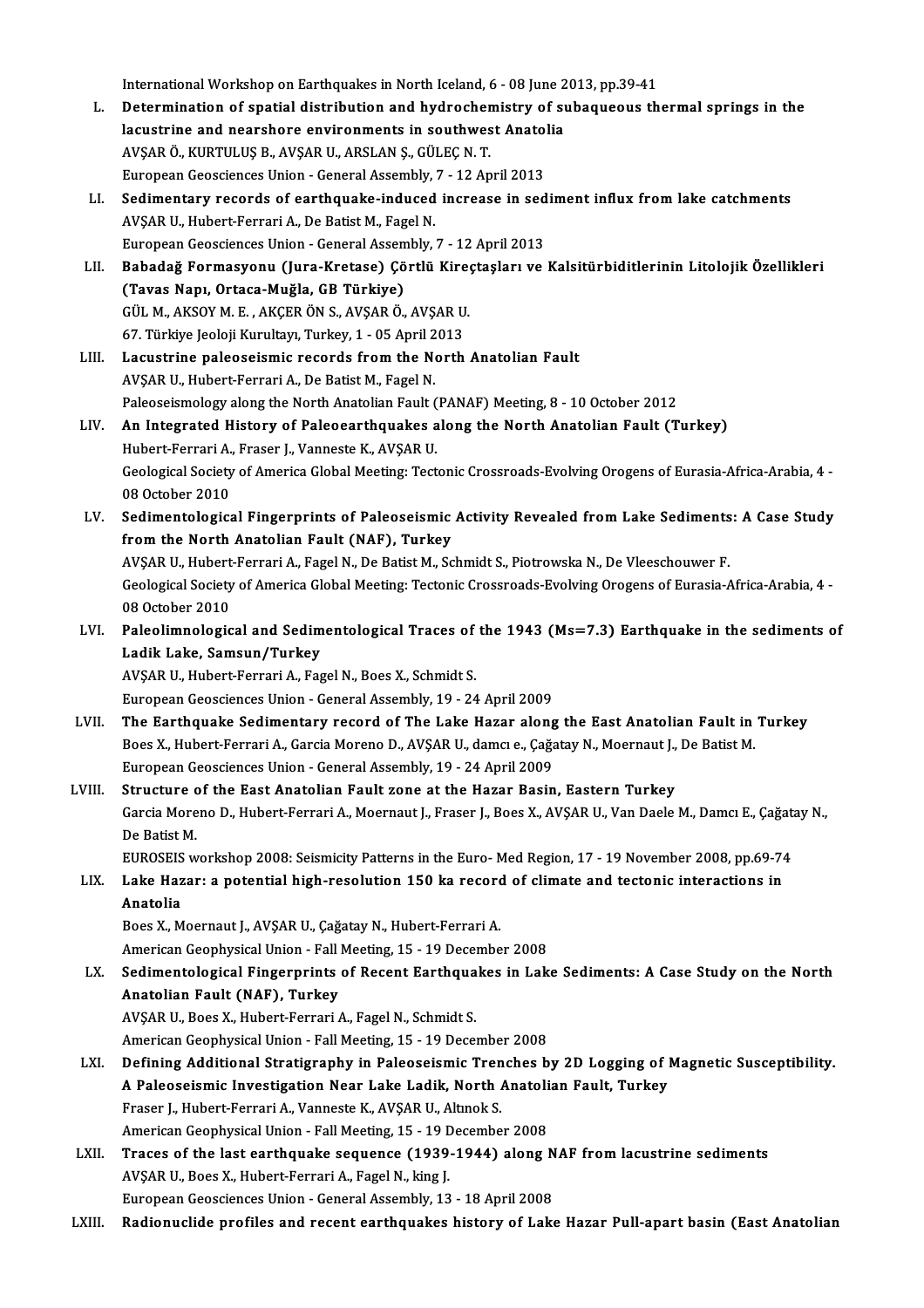Fault, Turkey) F<mark>ault, Turkey)</mark><br>Boes X., Moran B., Roger K., AVŞAR U., Moernaut J., king J., Çağatay N., Hubert-Ferrari A.<br>Euronean Geoegianees Union, "Coneral Assembly 13, 19 Anril 2009 Fault, Turkey)<br>Boes X., Moran B., Roger K., AVŞAR U., Moernaut J., king J., Çağatay N.,<br>European Geosciences Union - General Assembly, 13 - 18 April 2008<br>A. 3000 year shranalagy of Narth Anatalian Fault nuntures. v Boes X., Moran B., Roger K., AVŞAR U., Moernaut J., king J., Çağatay N., Hubert-Ferrari A.<br>European Geosciences Union - General Assembly, 13 - 18 April 2008<br>LXIV. A 3000 year chronology of North Anatolian Fault rupture European Geosciences Union - Genera<br>A 3000 year chronology of North<br>logging, near Lake Ladik, Turkey<br>Erasor L Bisati L Hubert Ferrari A. V A 3000 year chronology of North Anatolian Fault ruptures, u<br>logging, near Lake Ladik, Turkey<br>Fraser J., Pigati J., Hubert-Ferrari A., Vanneste K., AVŞAR U., Altınok S.<br>European Coossionees Union, Conoral Assembly, 13, 19 A logging, near Lake Ladik, Turkey<br>Fraser J., Pigati J., Hubert-Ferrari A., Vanneste K., AVSAR U., Altınok S. Fraser J., Pigati J., Hubert-Ferrari A., Vanneste K., AVŞAR U., Altınok S.<br>European Geosciences Union - General Assembly, 13 - 18 April 2008<br>LXV. Understanding the irregularity of Seismic cycles: A Case study in Turkey European Geosciences Union - General Assembly, 13 - 18 April 2008<br>Understanding the irregularity of Seismic cycles: A Case stud<br>Team Project Understanding the irregularity of Seismic cycles: A Case study in Turkey - A Marie Curie Excent<br>Team Project<br>Hubert-Ferrari A., Boes X., Fraser J., AVŞAR U., Vanneste K., Çağatay N., ALTUNEL E., De Batist M., Fagel N.<br>Euro Hubert-Ferrari A., Boes X., Fraser J., AVŞAR U., Vanneste K., Çağatay N., ALTUNEL E., De Batist M., Fagel N. LXVI. Development of paleoseismic trench logging and dating techniques: a case study on the Central European Geosciences Union - General Assembly, 15 - 20 April 2007 Development of paleoseismic trench logging and dating techniques:<br>North Anatolian Fault<br>Fraser J., Pigati J., Hubert-Ferrari A., Vanneste K., Boes X., AVŞAR U., Altınok S.<br>Furansan Cosssianses Unian, Canaral Assembly, 15,, North Anatolian Fault<br>Fraser J., Pigati J., Hubert-Ferrari A., Vanneste K., Boes X., AVŞAR U., A<br>European Geosciences Union - General Assembly, 15 - 20 April 2007<br>Assessment of Lake Sediment Sensitivity to Ferthauskes and LXVII. Assessment of Lake Sediment Sensitivity to Earthquakes and Climate Cycles along the North<br>Anatolian Fault European Geosciences Union - General Assembly, 15 - 20 April 2007 Boes X., AVŞAR U., king J., Çağatay N., Hubert-Ferrari A. European Geophysical Union - General Assembly, 15 - 20 April 2007 Boes X., AVŞAR U., king J., Çağatay N., Hubert-Ferrari A.<br>European Geophysical Union - General Assembly, 15 - 20 April 2007<br>LXVIII. Potential of Shallow Lake Systems to Trace Environmental Changes Caused by Earthquakes European Geophysical Union - General Assem<br>Potential of Shallow Lake Systems to Tra<br>AVŞAR U., Boes X., Hubert-Ferrari A., Fagel N.<br>European Coophysical Union, Coneral Assem Potential of Shallow Lake Systems to Trace Environmental Cl<br>AVŞAR U., Boes X., Hubert-Ferrari A., Fagel N.<br>European Geophysical Union - General Assembly, 15 - 20 April 2007 European Geophysical Union - General Assembly, 15 - 20 April 2007<br>Supported Projects

Supported Projects<br>Avşar U., Jonsson S., Klinger Y., Masson F., Universities of Other Countries Supported Project, Advanced Earthquake<br>Hagard Bosearsh in Culf of Agaba and Strait of Tirar (ADVEBT), 2020, 2022 Bupported 119jeers<br>Avşar U., Jonsson S., Klinger Y., Masson F., Universities of Other Countries Supp<br>Hazard Research in Gulf of Aqaba and Strait of Tiran (ADVERT), 2020 - 2023<br>Kaymaka N., Avaar Ö. Kurtulus B., Avaar H. Ars Avşar U., Jonsson S., Klinger Y., Masson F., Universities of Other Countries Supported Project, Advanced Earthqu<br>Hazard Research in Gulf of Aqaba and Strait of Tiran (ADVERT), 2020 - 2023<br>Kaymakcı N., Avşar Ö., Kurtuluş B.

Hazard Research in Gulf of Aqaba and Strait of Tiran (ADVERT), 2020 - 2023<br>Kaymakcı N., Avşar Ö., Kurtuluş B., Avşar U., Arslan Ş., Dondurur D., Vardar D., TUBITAK Project, Ege Denizi Kıta<br>Sahanlığındaki Fay Kontrollü Deni Kaymakcı N., Avşar Ö., Kurtuluş B., Avşar U., Arslan Ş., Dondurur D., Vardar D., TUBITAK Project, Ege Denizi Kıta<br>Sahanlığındaki Fay Kontrollü Deniz Altı Jeotermal Kaynakların Araştırılması ve Karakterizasyonu, 2019 - 2022 Sahanlığındaki Fay Kontrollü Deniz Altı Jeotermal Kaynakların Araştı<br>Avşar U., Jonsson S., Klinger Y., Universities of Other Countries Suppo<br>research in Gulf of Aqaba and Straight of Tiran (GAST), 2017 - 2020<br>Avgar U. TUPI Avşar U., Jonsson S., Klinger Y., Universities of Other Countries Supported Project, Interdisciplinary earthquake hazard<br>research in Gulf of Aqaba and Straight of Tiran (GAST), 2017 - 2020<br>Avşar U., TUBITAK Project, Köyceğ research in Gulf of Aqaba and Straight of Tiran (GAST), 2017 - 2020

Avşar U., TUBITAK Project, Köyceğiz Gölü (Muğla) Varvlı Sedimanlarında Sedimanter Deprem Kayıtlarının İncelenm<br>2017 - 2019<br>Akar M., Avşar U., Project Supported by Higher Education Institutions, Amik Ovası Bölgesel Projesi

2017 - 2019<br>Akar M., Avşar U., Project Suppor<br>YA013103(2018)], 2018 - 2018<br>Akar M. Avsar II. Project Suppor Akar M., Avşar U., Project Supported by Higher Education Institutions, Amik Ovası Bölgesel Projesi [Proje Numarası-<br>YA013103(2018)], 2018 - 2018<br>Akar M., Avşar U., Project Supported by Higher Education Institutions, Toprak

YA013103(2018)], 2018 - 2018<br>Akar M., Avşar U., Project Supported by Higher Education Institutions, Toprakhisar Höyük Arkeolojik Kazı ve Araştırma<br>Projesi: M.Ö. 4.binyıldan 1. binyıla ova merkezleri ve kırsal yerleşimler a Proje No:16481), 2017 - 2018 Projesi: M.Ö. 4.binyıldan 1. binyıla ova merkezleri ve kırsal yerleşimler arası ekonomik, kültürel, politik ilişkiler (BAl<br>Proje No:16481), 2017 - 2018<br>Avşar U., H2020 Project, Towards a paleotsunami chronology in the sout

Proje No:16481), 2017 - 201<br>Avşar U., H2020 Project, Tow<br>Mediterranean, 2016 - 2018<br>Biltekin D., Avsar U., Avsar Ö. Avşar U., H2020 Project, Towards a paleotsunami chronology in the southern Aegean and Levantine seas, Eastern<br>Mediterranean, 2016 - 2018<br>Biltekin D., Avşar U., Avşar Ö., Project Supported by Higher Education Institutions,

Mediterranean, 2016 - 2018<br>Biltekin D., Avşar U., Avşar Ö., Project Supported by Higher Education Institutions, Fethiye-C<br>ve Dalyan Kanalı yüzey çökel örneklerinin paleontolojik yönden araştırılması, 2016 - 2017<br>Avsar U. J Biltekin D., Avşar U., Avşar Ö., Project Supported by Higher Education Institutions, Fethiye-Göcek Körfezi, Köyceğiz<br>ve Dalyan Kanalı yüzey çökel örneklerinin paleontolojik yönden araştırılması, 2016 - 2017<br>Avşar U., Jonss

ve Dalyan Kanalı yüzey çökel örneklerinin paleontolojik yönden araştırılması, 2016 - 2017<br>Avşar U., Jonsson S., Universities of Other Countries Supported Project, Investigation of subaqueous paleoseismic<br>records of Fethiye Avşar<br>record<br>2016 records of Fethiye-Burdur Fault Zone in Köyceğiz Lake, Fethiye-Göcek Gulf and Ölüdeniz Lagoon (SW Turkey), 2<br>2016<br>Avşar U., Jonsson S., Geirsdottir A., Thordarson., Universities of Other Countries Supported Project, Subaqu

2016<br>Avşar U., Jonsson S., Geirsdottir A., Thordarson ., Universities of Other Countries Supported Project, Subaqueous<br>paleoseismic records of Húsavík-Flatey Fault in Botnsvatn, Hoskuldsvatn lakes and Skjálfandi Bay, North Avşar<br>paleos<br>2016 paleoseismic records of Húsavík-Flatey Fault in Botnsvatn, Hoskuldsvatn lakes and Skjálfandi Bay, North Iceland, 2013 -<br>2016<br>Avşar Ö., Avşar U., Kurtuluş B., Arslan Ş., TUBITAK Project, Fethiye Göcek Körfezi ile Köyceğiz A

2016<br>Avşar Ö., Avşar U., Kurtuluş B., Arslan Ş., TUBITAK Project, Fethiye Göcek Körfezi ile Köyceğiz Alagöl Sülüngür ve Kocagöl<br>Göllerinin Tabanındaki Termal Kaynakların Alansal Dağılımının ve Hidrokimyasal Özelliklerinin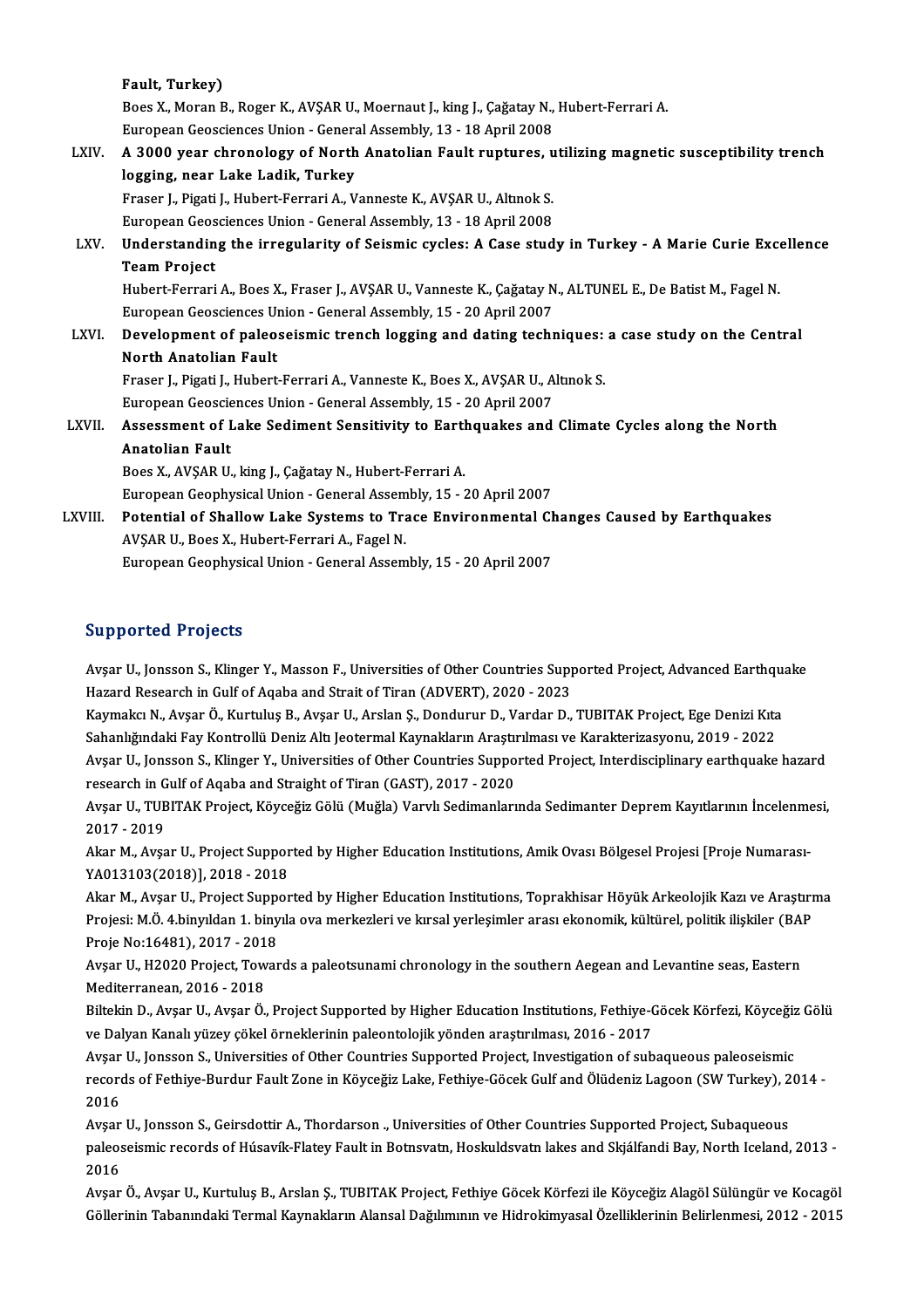Hubert-Ferrari A., Avşar U., Boes X., Fraser J., Moreno D. G. , FP6 Project, Understanding the irregularity of seismic cycles:<br>A sees study in Turkey, 2005, 2009. Hubert-Ferrari A., Avşar U., Boes X., I<br>A case study in Turkey, 2005 - 2009 A case study in Turkey, 2005 - 2009<br>Scientific Refereeing

Scientific Refereeing<br>TURKISH JOURNAL OF EARTH SCIENCES, SCI Journal, October 2020<br>TURITAK Preject 3501 - National Young Besearcher Career Davelon Beforming Refereening<br>TURKISH JOURNAL OF EARTH SCIENCES, SCI Journal, October 2020<br>TUBITAK Project, 3501 - National Young Researcher Career Development Program, Middle East Technical University, TURKISH JOURNAL<br>TUBITAK Project, 3<br>Turkey, June 2019<br>TUBITAK Project, 1 TUBITAK Project, 3501 - National Young Researcher Career Development Program, Middle East Technical University,<br>Turkey, June 2019<br>TUBITAK Project, 1001 - Program for Supporting Scientific and Technological Research Project Turkey, June 2019<br>TUBITAK Project, 1001 - Program for Supporting Scientific and Technological Research Projects, Middle East Technical<br>University, Turkey, June 2019 TUBITAK Project, 1001 - Program for Supporting Scientific and Technological Research Projects, Middle East Technical<br>University, Turkey, June 2019<br>TUBITAK Project, 2219 - Yurt Dışı Doktora Sonrası Araştırma Burs Programı, University,<br>TUBITAK P1<br>April 2019<br>TUBITAK P1 TUBITAK Project, 2219 - Yurt Dışı Doktora Sonrası Araştırma Burs Programı, Middle East Technical University, Turkey,<br>April 2019<br>TUBITAK Project, 1001 - Program for Supporting Scientific and Technological Research Projects, April 2019<br>TUBITAK Project, 1001 - Program for Supporting Scientific and Technological Research Projects, Middle East Technical<br>University, Turkey, December 2018 TUBITAK Project, 1001 - Program for Supporting Scientific and Technological Research Projects, Middle East Technical<br>University, Turkey, December 2018<br>TUBITAK Project, 1001 - Program for Supporting Scientific and Technolog University, Turkey, December 2018<br>TUBITAK Project, 1001 - Program fo<br>University, Turkey, December 2018<br>TUBITAK Project, 1001 - Program fo TUBITAK Project, 1001 - Program for Supporting Scientific and Technological Research Projects, Middle East Technical<br>University, Turkey, December 2018<br>TUBITAK Project, 1001 - Program for Supporting Scientific and Technolog University, Turkey, December 2018<br>TUBITAK Project, 1001 - Program fo<br>University, Turkey, December 2018<br>TUBITAK Project, 2501 - National Ve TUBITAK Project, 1001 - Program for Supporting Scientific and Technological Research Projects, Middle East Technica<br>University, Turkey, December 2018<br>TUBITAK Project, 3501 - National Young Researcher Career Development Pro University, Turkey, December 2018<br>TUBITAK Project, 3501 - National Young Researcher Career Development Program, Middle East Technical University,<br>Turkey, November 2018 TUBITAK Project, 3501 - National Young Researcher Career Development Program, Middle East Technical University,<br>Turkey, November 2018<br>TUBITAK Project, 3501 - National Young Researcher Career Development Program, Middle Eas Turkey, November 2018<br>TUBITAK Project, 3501 - J<br>Turkey, November 2018<br>TUBITAK Project 1002 TUBITAK Project, 3501 - National Young Researcher Career Development Program, Middle East Technical<br>Turkey, November 2018<br>TUBITAK Project, 1002 - Quick Support Program, Middle East Technical University, Turkey, October 201 Turkey, November 2018<br>TUBITAK Project, 1002 - Quick Support Program, Middle East Technical University, Turkey, October 2018<br>TUBITAK Project, 1001 - Program for Supporting Scientific and Technological Research Projects, Mid TUBITAK Project, 1002 - Quicl<br>TUBITAK Project, 1001 - Prog<br>University, Turkey, July 2018<br>TUBITAK Project, 1001 - Prog TUBITAK Project, 1001 - Program for Supporting Scientific and Technological Research Projects, Middle East Technical<br>University, Turkey, July 2018<br>TUBITAK Project, 1001 - Program for Supporting Scientific and Technological University, Turkey, July 2018<br>TUBITAK Project, 1001 - Program for Supporting Scientific and Technological Research Projects, Middle East Technical<br>University, Turkey, July 2018 TUBITAK Project, 1001 - Program for Supporting Scientific and Technological Research Projects, Middle East Technical<br>University, Turkey, July 2018<br>TUBITAK Project, 1001 - Program for Supporting Scientific and Technological University, Turkey, July 2018<br>TUBITAK Project, 1001 - Prog<br>University, Turkey, July 2018<br>TUBITAK Project, 1001 - Prog TUBITAK Project, 1001 - Program for Supporting Scientific and Technological Research Projects, Middle East Technical<br>University, Turkey, July 2018<br>TUBITAK Project, 1001 - Program for Supporting Scientific and Technological University, Turkey, July 2018<br>TUBITAK Project, 1001 - Prog<br>University, Turkey, July 2018<br>TUBITAK Project, 1001 - Prog TUBITAK Project, 1001 - Program for Supporting Scientific and Technological Research Projects, Middle East Technical<br>University, Turkey, July 2018<br>TUBITAK Project, 1001 - Program for Supporting Scientific and Technological University, Turkey, July 2018<br>TUBITAK Project, 1001 - Progral<br>University, Turkey, March 2018<br>TUBITAK Project, 1003 - Quick S TUBITAK Project, 1001 - Program for Supporting Scientific and Technological Research Projects, Middle<br>University, Turkey, March 2018<br>TUBITAK Project, 1002 - Quick Support Program, Middle East Technical University, Turkey, University, Turkey, March 2018<br>TUBITAK Project, 1002 - Quick Support Program, Middle East Technical University, Turkey, March 2018<br>TUBITAK Project, 1001 - Program for Supporting Scientific and Technological Research Projec TUBITAK Project, 1002 - Quick Supp<br>TUBITAK Project, 1001 - Program fo<br>University, Turkey, December 2017<br>TUBITAK Project, 1001 - Program fo TUBITAK Project, 1001 - Program for Supporting Scientific and Technological Research Projects, Middle East Technical<br>University, Turkey, December 2017<br>TUBITAK Project, 1001 - Program for Supporting Scientific and Technolog University, Turkey, December 2017<br>TUBITAK Project, 1001 - Program fo<br>University, Turkey, December 2017<br>TUBITAK Project, 1001 - Program fo TUBITAK Project, 1001 - Program for Supporting Scientific and Technological Research Projects, Middle East Technical<br>University, Turkey, December 2017<br>TUBITAK Project, 1001 - Program for Supporting Scientific and Technolog University, Turkey, December 2017<br>TUBITAK Project, 1001 - Program fo<br>University, Turkey, December 2017<br>TUBITAK Project, 1001 - Program fo TUBITAK Project, 1001 - Program for Supporting Scientific and Technological Research Projects, Middle East Technical<br>University, Turkey, December 2017<br>TUBITAK Project, 1001 - Program for Supporting Scientific and Technolog TUBITAK Project, 1001 - Program for Supporting Scientific and Technological Research Projects, Middle East Technical TUBITAK Project, 1001 - Program for Supporting Scientific and Technological Research Projects, Middle East Technic<br>University, Turkey, December 2017<br>TUBITAK Project, 3001 - Initial R&D Projects Support Program, Middle East Univer<br>TUBIT<br>2017 2017<br>Tasks In Event Organizations

Avşar U., 72. Geological Congress of Turkey, Scientific Congress, Ankara, Turkey, Şubat 2019